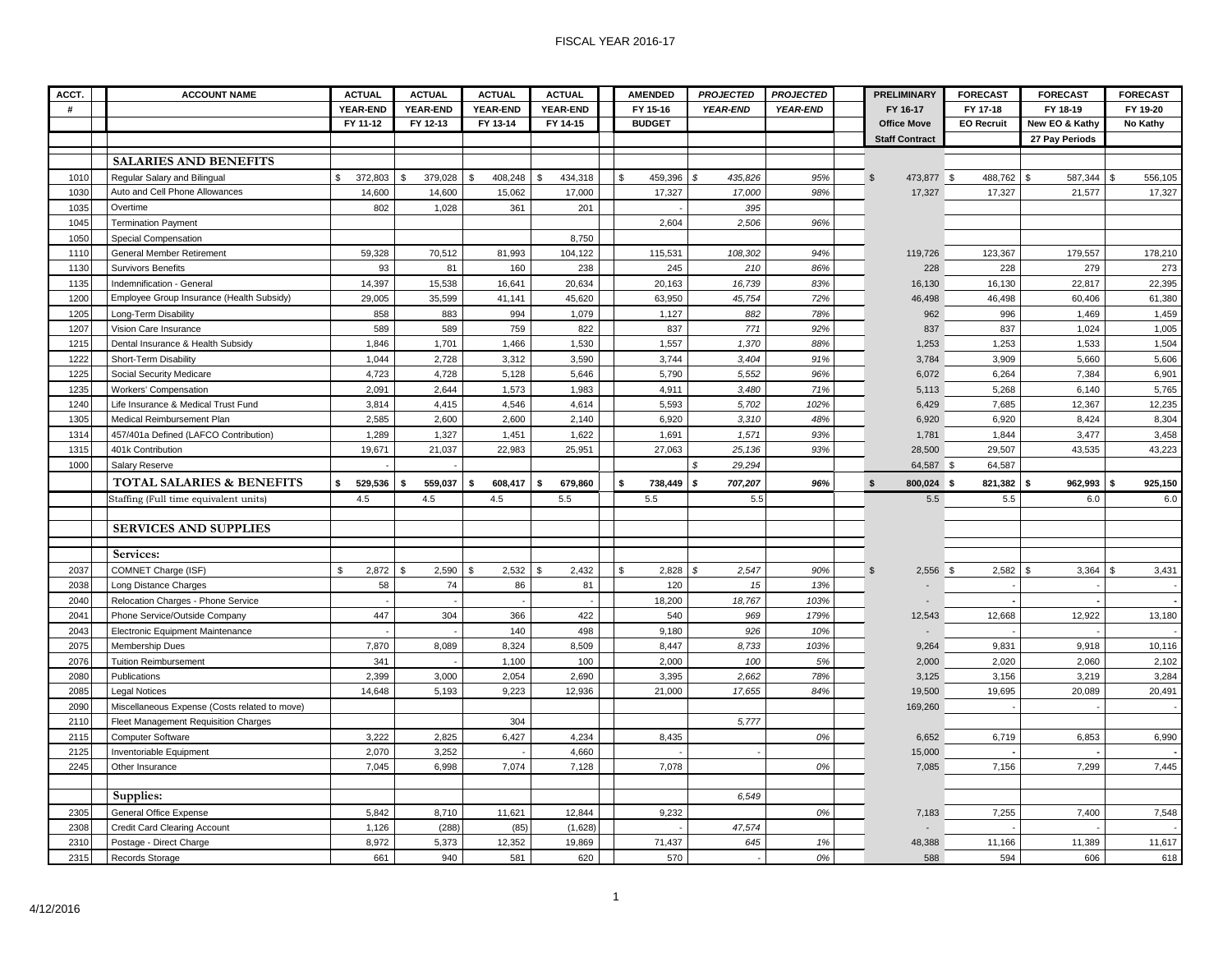#### FISCAL YEAR 2016-17

| ACCT. | <b>ACCOUNT NAME</b>                          | <b>ACTUAL</b>      | <b>ACTUAL</b>   | <b>ACTUAL</b>        | <b>ACTUAL</b>   | <b>AMENDED</b>            | <b>PROJECTED</b> | <b>PROJECTED</b> | <b>PRELIMINARY</b>           | <b>FORECAST</b>      | <b>FORECAST</b> | <b>FORECAST</b> |
|-------|----------------------------------------------|--------------------|-----------------|----------------------|-----------------|---------------------------|------------------|------------------|------------------------------|----------------------|-----------------|-----------------|
| #     |                                              | <b>YEAR-END</b>    | <b>YEAR-END</b> | <b>YEAR-END</b>      | <b>YEAR-END</b> | FY 15-16                  | <b>YEAR-END</b>  | <b>YEAR-END</b>  | FY 16-17                     | FY 17-18             | FY 18-19        | FY 19-20        |
|       |                                              | FY 11-12           | FY 12-13        | FY 13-14             | FY 14-15        | <b>BUDGET</b>             |                  |                  | <b>Office Move</b>           | <b>EO Recruit</b>    | New EO & Kathy  | No Kathy        |
| 2323  | <b>Reproduction Services</b>                 | 730                | 102             | 870                  | 2,601           | 8,355                     |                  |                  | 16,000                       | $\mathbf 0$          | $\Omega$        | $\mathbf 0$     |
|       |                                              |                    |                 |                      |                 |                           |                  |                  |                              |                      |                 |                 |
|       | Consultant & Special Services:               |                    |                 |                      |                 |                           |                  |                  |                              |                      |                 |                 |
| 2400  | Prof & Special Service (Legal Counsel)       | 24,758             | 21,903          | 24,048               | 28,042          | 42,421                    | 40,075           | 94%              | 34,300                       | 34,643               | 35,336          | 36,043          |
| 2405  | Auditing                                     | 6,932              | 8,372           | 7,527                | 8,000           | 11,868                    | 14,258           | 120%             | 15,090                       | 15,241               | 15,546          | 15,857          |
| 2410  | Data Processing                              | 6,212              | 6,630           | 7,142                | 6,848           | 7,565                     | 7,525            | 99%              | 8,215                        | 8,297                | 8,463           | 8,632           |
| 2415  | COWCAP                                       | 18,772             | 9,219           | 6,053                | 6,308           |                           |                  |                  | 13,236                       | 13,368               | 13,636          | 13,908          |
| 2420  | ISD Other IT Services                        | 206                | 244             | 344                  | 753             | 701                       | 555              | 79%              | 175                          | 177                  | 180             | 184             |
| 2421  | <b>ISD Direct</b>                            | 1,690              | 739             | 1,772                | 10,157          | 9,180                     | 9,473            | 103%             | 9,816                        | 9,914                | 10,112          | 10,315          |
| 2424  | Mgmt & Tech (Environmental Consultant)       | 8,078              | 8,853           | 15,339               | 11,288          | 9,300                     | 9,226            | 99%              | 10,250                       | 10,353               | 10,560          | 10,771          |
| 2444  | <b>Security Services</b>                     | 408                | 408             | 578                  | 408             | 408                       | 444              | 109%             | 408                          | 412                  | 420             | 429             |
| 2445  | Other Prof (Commission, Surveyor, ROV)       | 41,878             | 44,593          | 32,275               | 42,133          | 161,897                   | 109,559          | 68%              | 135,761                      | 68,643               | 50,348          | 51,355          |
| 2449  | Outside Legal (Litigation & Special Counsel) |                    | 5,050           | 2,909                | 3,956           |                           | 4,319            |                  |                              |                      |                 |                 |
| 2450  | Application Development Support              |                    | 10,499          | 19,709               | 216             | 1,500                     | 345              | 23%              | 600                          | 606                  | 618             | 630             |
| 2460  | <b>GIMS Charges</b>                          | 10,524             | 10,500          | 11,877               | 10,608          | 14,180                    | 13,836           | 98%              | 17,370                       | 17,544               | 17,895          | 18,252          |
|       |                                              |                    |                 |                      |                 |                           |                  |                  |                              |                      |                 |                 |
|       | Lease/Purchases:                             |                    |                 |                      |                 |                           |                  |                  |                              |                      |                 |                 |
| 2895  | Rent/Lease Equipment (copier)                | 7,678              | 4,235           | 2,610                | 4,912           | 6,180                     | 5,754            | 93%              | 5,904                        | 5,904                | 5,904           | 6,022           |
| 2905  | Office/Hearing Chamber Rental                | 55,438             | 48,859          | 53,576               | 51,219          | 52,741                    | 52,641           | 100%             | 54,308                       | 101,488              | 102,289         | 103,106         |
|       |                                              |                    |                 |                      |                 |                           |                  |                  |                              |                      |                 |                 |
|       | <b>Travel Related Expenses:</b>              |                    |                 |                      |                 |                           |                  |                  |                              |                      |                 |                 |
| 2940  | Private Mileage                              | 6,579              | 4,760           | 5,135                | 2,410           | 4,394                     | 4,179            | 95%              | 5,403                        | 5,457                | 5,566           | 5,677           |
| 2941  | Conference/Training                          | 4,215              | 5,363           | 4,225                | 6,817           | 6,850                     | 3,974            | 58%              | 3,500                        | 3,535                | 3,606           | 3,678           |
| 2942  | Hotel                                        | 5,692              | 5,482           | 5,264                | 6,838           | 5,850                     | 5,156            | 88%              | 8,800                        | 8,888                | 9,066           | 9,247           |
| 2943  | Meals                                        | 1,214              | 743             | 923                  | 1,150           | 1,900                     | 1,244            | 65%              | 2,575                        | 2,601                | 2,653           | 2,706           |
| 2944  | Car Rental                                   | 589                | 1,247           | 653                  | 227             | 150                       | 157              | 105%             | 150                          | 152                  | 155             | 158             |
| 2945  | Air Travel                                   | 1,915              | 1,954           | 4,241                | 3,705           | 5,650                     | 2,384            | 42%              | 2,000                        | 808                  | 824             | 841             |
| 2946  | Other Travel                                 | 438                | 677             | 1,061                | 1,676           | 600                       | 928              | 155%             | 500                          | 505                  | 515             | 525             |
|       |                                              |                    |                 |                      |                 |                           |                  |                  |                              |                      |                 |                 |
|       | <b>Other Charges:</b>                        |                    |                 |                      |                 |                           |                  |                  |                              |                      |                 |                 |
| 5012  | Services Out (Staples)                       | 1,098              | 1,480           | 4,146                | 4,742           | 3,600                     | 1,852            | 51%              | 3,600                        | 3,636                | 3,709           | 3,783           |
|       |                                              |                    |                 |                      |                 |                           |                  |                  |                              |                      |                 |                 |
|       | <b>TOTAL SERVICES &amp; SUPPLIES</b>         | $262,639$ \$<br>s. | 265,938         | $291,993$ \$<br>- \$ | 290,409         | 517,752<br>s.             | 419,535<br>- \$  | 81%              | $\mathbf{s}$<br>651,105 \$   | $395,013$ \$         | 382,520         | 388,941<br>- \$ |
|       |                                              |                    |                 |                      |                 |                           |                  |                  |                              |                      |                 |                 |
|       | <b>TOTAL EXPENDITURES</b>                    | $$792,176$ \$      | 824,975 \$      | 900,410 \$           | 970,269         | $1,256,201$ \$<br>£.      | 1,126,742        | 90%              | 1,451,129 \$<br>\$           | $1,216,395$ \$       | 1,345,513       | 1,314,091<br>\$ |
|       |                                              |                    |                 |                      |                 |                           |                  |                  |                              |                      |                 |                 |
|       | <b>RESERVES</b>                              |                    |                 |                      |                 |                           |                  |                  |                              |                      |                 |                 |
| 6000  | Contingency                                  |                    |                 |                      |                 | $\mathfrak{s}$<br>155,501 |                  | 0%               | $\mathfrak{s}$<br>155,501 \$ | 155,501 \$           | 134,551 \$      | 131,409         |
| 6010  | Net Pension Liability Reserve                |                    |                 |                      |                 | 82,750                    |                  | 0%               | 109,170                      | 135,590              | 162,010         | 188,430         |
| 6025  | General Reserve - Litigation                 |                    |                 |                      |                 | 291,007                   |                  | 0%               | 284,917                      | 328,039              | 252,169         | 200,057         |
| 6030  | <b>Compensated Absences Reserve</b>          |                    |                 |                      |                 | 76,607                    |                  | 0%               | 87,222                       | 91,583               | 96,162          | 100,970         |
|       |                                              |                    |                 |                      |                 |                           |                  |                  |                              |                      |                 |                 |
|       | TOTAL CONTINGENCIES & RESERVES               |                    |                 |                      |                 | 605,865 \$<br>\$          |                  | 0%               | $\sqrt{2}$<br>636,810        | $710,713$ \$<br>- \$ | 644,893         | 620.867         |
|       |                                              |                    |                 |                      |                 |                           |                  |                  |                              |                      |                 |                 |
|       | <b>TOTAL APPROPRIATION</b>                   | s.<br>792,176 \$   | 824,975 \$      | $900,410$ \$         | 970,269         | s.<br>$1,862,066$ \$      | 1,126,742        | 61%              | 2,087,939 \$<br>-S           | $1,927,107$ \$       | $1,990,405$ \$  | 1,934,958       |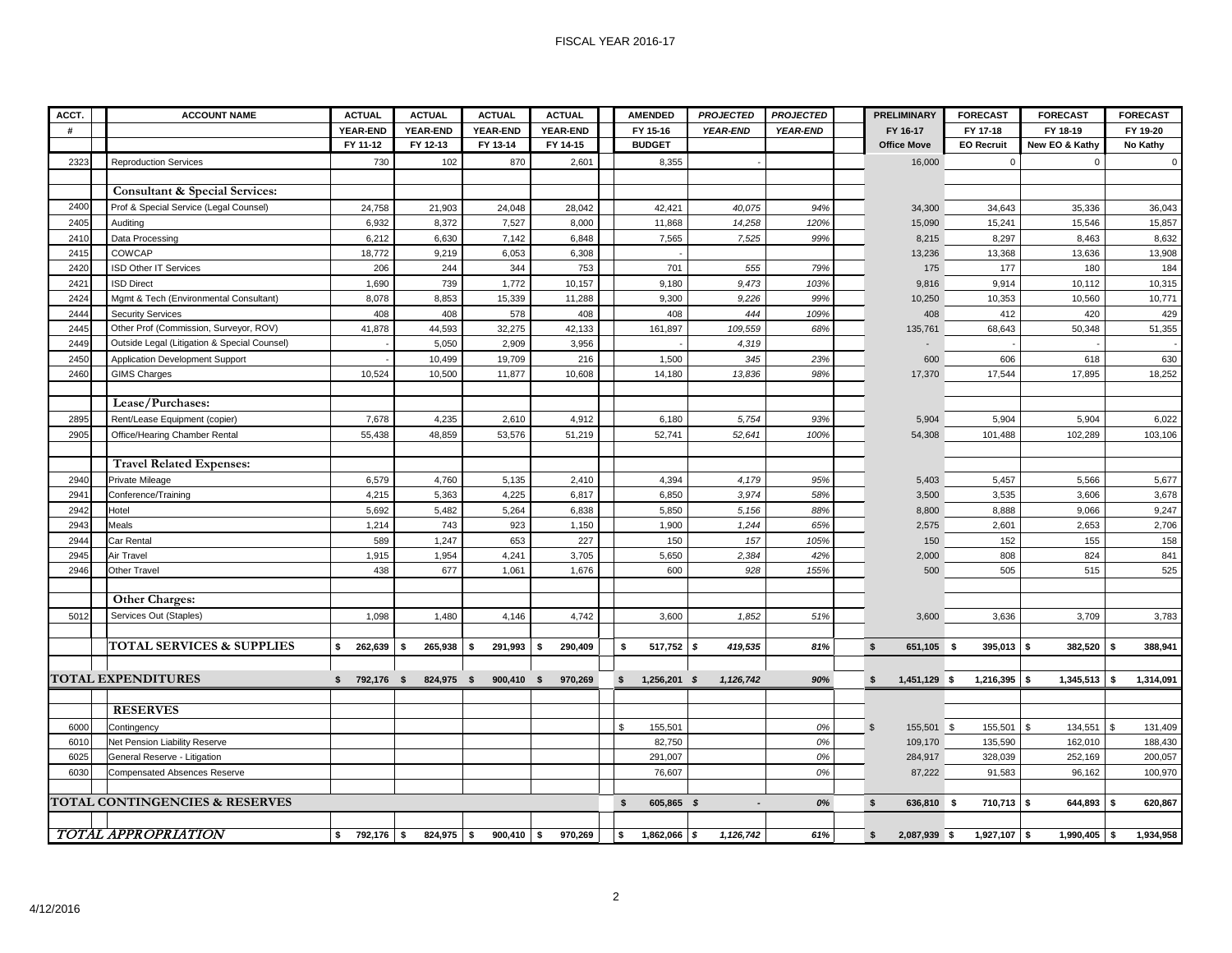| <b>ACCT</b> | <b>ACCOUNT NAME</b>                                                                                                                  | <b>ACTUAL</b>                | <b>ACTUAL</b>                | <b>ACTUAL</b>          | <b>ACTUAL</b>   | <b>AMENDED</b>               | <b>PROJECTED</b>    | <b>PROJECTED</b> | <b>PRELIMINARY</b>           | <b>FORECAST</b>   | <b>FORECAST</b>    | <b>FORECAST</b> |
|-------------|--------------------------------------------------------------------------------------------------------------------------------------|------------------------------|------------------------------|------------------------|-----------------|------------------------------|---------------------|------------------|------------------------------|-------------------|--------------------|-----------------|
| #           |                                                                                                                                      | YEAR-END                     | <b>YEAR-END</b>              | <b>YEAR-END</b>        | <b>YEAR-END</b> | FY 15-16                     | <b>YEAR-END</b>     | <b>YEAR-END</b>  | FY 16-17                     | FY 17-18          | FY 18-19           | FY 19-20        |
|             |                                                                                                                                      | FY 11-12                     | FY 12-13                     | FY 13-14               | FY 14-15        | <b>BUDGET</b>                |                     |                  | <b>Office Move</b>           | <b>EO Recruit</b> | New EO & Kathy     | No Kathy        |
|             |                                                                                                                                      |                              |                              |                        |                 |                              |                     |                  | <b>Staff Contract</b>        |                   | 27 Pay Periods     |                 |
|             | <b>CONTRIBUTION REVENUES</b>                                                                                                         |                              |                              |                        |                 |                              |                     |                  |                              |                   |                    |                 |
|             |                                                                                                                                      |                              |                              |                        |                 |                              |                     |                  |                              |                   |                    |                 |
|             | Use of Money:                                                                                                                        |                              |                              |                        |                 |                              |                     |                  |                              |                   |                    |                 |
| 8500        | Interest                                                                                                                             | 3,992<br>- \$                | 4,009<br>l \$<br>- 9         | 3,066                  | 4,287<br>- \$   | 4,000<br>- \$                | 5,357.02<br>- \$    | 134%             | $5,250$ \$<br>$\mathbf{S}$   | 5,750             | $6,250$ \$<br>- \$ | 6,750           |
|             |                                                                                                                                      |                              |                              |                        |                 |                              |                     |                  |                              |                   |                    |                 |
|             | <b>Mandatory Contribution from Governments:</b>                                                                                      |                              |                              |                        |                 |                              |                     |                  |                              |                   |                    |                 |
|             |                                                                                                                                      |                              |                              |                        |                 |                              |                     |                  |                              |                   |                    |                 |
|             | Local Government -- For FY 2016-17                                                                                                   |                              |                              |                        |                 |                              |                     |                  |                              |                   |                    |                 |
|             | apportionment to County, Cities, and Independent                                                                                     |                              |                              |                        |                 |                              |                     |                  |                              |                   |                    |                 |
| 8842        | Special Districts of approximately \$308,741 each                                                                                    | 933,639                      | 903,000                      | 864,822                | 864,822         | 882,117                      | 882.117             | 100%             | 926,223                      | 944.747           | 963,642            | 993,515         |
|             |                                                                                                                                      | 9.7% decrease                | 3.3% decrease                | 4.2% decrease          | no increase     | 2.0% increase                |                     |                  | 5.0%                         | 2.0%              | 2.0%               | 3.1%            |
|             | Fees and Deposits (Current Services):                                                                                                |                              |                              |                        |                 |                              |                     |                  |                              |                   |                    |                 |
| 9545        | <b>Individual Notice</b>                                                                                                             | 1,238                        | 4,402                        | 11,200                 | 5,912           | 71,780                       | 55,076              | 77%              | 37,366                       | 7,700             | 7,700              | 7,700           |
| 9555        | <b>Legal Services</b>                                                                                                                | 4,733                        | 5.934                        | 8.625                  | 9,195           | 20,596                       | 22.321              | 108%             | 15.150                       | 12,100            | 12,100             | 12,100          |
| 9595        | Protest Hearing                                                                                                                      |                              |                              |                        |                 |                              | 28,544              |                  | 34,166                       | 7.500             | 7.500              | 7,500           |
| 9655        | <b>GIMS Fees</b>                                                                                                                     | 2,710                        | 1,255                        | 3.235                  | 7,580           | 2,400                        | 9,430               | 393%             | 7,995                        | 6,750             | 6,750              | 6,750           |
| 9660        | Environmental                                                                                                                        | 3,313                        | 10,171                       | 12,580                 | 12,005          | 4.950                        | 9,000               | 182%             | 9,600                        | 12,000            | 12,000             | 12,000          |
| 9800        | <b>LAFCO Fees</b>                                                                                                                    | 20,758                       | 33,004                       | 99,656                 | 95,619          | 165,614                      | 262,895             | 159%             | 103,800                      | 68,000            | 68,000             | 68,000          |
|             | <b>Total Fees and Deposits</b>                                                                                                       | 32,751                       | 54.765                       | 135,296                | 130,311         | 265,340                      | 387,266             | 146%             | 208,077                      | 114.050           | 114,050            | 114,050         |
|             |                                                                                                                                      |                              |                              |                        |                 |                              |                     |                  |                              |                   |                    |                 |
|             | TOTAL CONTRIBUTION REVENUES                                                                                                          | 970.382                      | 961,774                      | 1.003.185              | 999.420         | 1,151,457                    | 1,274,740           | 111%             | 1.139.550                    | 1.064.547         | 1.083.942          | 1,114,315       |
|             |                                                                                                                                      |                              |                              |                        |                 |                              |                     |                  |                              |                   |                    |                 |
|             | <b>OTHER REVENUES</b>                                                                                                                |                              |                              |                        |                 |                              |                     |                  |                              |                   |                    |                 |
| 9910        | Refunds from Prior Year Revenue                                                                                                      | $(2,027)$ \$                 | 1,401<br>$\mathbf{\$}$       | 1,761                  | (2, 472)<br>\$. | $\mathfrak{L}$<br>(2,000)    | <b>S</b><br>(30.00) | 2%               | $\mathbf{s}$<br>$(1,250)$ \$ | $(1,250)$ \$      | $(1,250)$ \$       | (1, 250)        |
| 9930        | Miscellaneous Revenues                                                                                                               | 517                          | 1,652                        | 3,578                  | 2,211           | 8.964                        | 11,643              | 130%             | 2,000                        | 2.000             | 2,000              | 2,000           |
| 9970        | Carryover of Open Proposals/Projects                                                                                                 |                              | 33.056                       |                        | 16.510          |                              | 55.114              |                  | 64,806                       | 75,000            | 60.000             | 50,000          |
| 9970        | Carryover from Prior Year, Unassigned                                                                                                | 145.730                      | 108.937                      | 223.425                | 250,087         | 186,960                      | 186,960             | 100%             | 276,968                      | 150,000           | 135.000            | 125,000         |
|             |                                                                                                                                      |                              |                              |                        |                 |                              |                     |                  |                              |                   |                    |                 |
|             | <b>TOTAL OTHER REVENUES</b>                                                                                                          | 144.220                      | 145.046                      | 228.765                | 266.335         | 193,924                      | 253.687             | 131%             | 342.524                      | 225.750           | 195.750            | 175,750         |
|             |                                                                                                                                      |                              |                              |                        |                 |                              |                     |                  |                              |                   |                    |                 |
|             | <b>TOTAL REVENUES</b>                                                                                                                |                              | $$1,114,602$ \$ 1,106,820 \$ | 1,231,949 \$ 1,265,755 |                 | $\mathbb{S}$<br>1,345,381 \$ | 1,528,427           | 114%             | -S<br>1,482,074 \$           | 1,290,297 \$      | 1,279,692 \$       | 1,290,065       |
|             |                                                                                                                                      |                              |                              |                        |                 |                              |                     |                  |                              |                   |                    |                 |
|             | <b>RESERVES FROM PRIOR YEAR, as of July 1</b>                                                                                        |                              |                              |                        |                 |                              |                     |                  |                              |                   |                    |                 |
| 9970        | Contingency                                                                                                                          | 35,197<br>-S                 | 41,507<br>l S                | 84,730<br>- \$         | 99,872          | \$<br>87,356                 | 87,356<br>-S        | 100%             | $\mathbf{s}$<br>155,501 \$   | 155,501           | 155,501<br>- \$    | 134,551         |
| 9970        | COWCAP Reserve (not active)                                                                                                          |                              | 56,000                       | 46,780                 |                 |                              |                     |                  |                              |                   |                    |                 |
| 9970        | Net Pension Liability Reserve                                                                                                        |                              |                              |                        | 46,780          | 56,432                       | 56,432              | 100%             | 82,750                       | 109,170           | 135,590            | 162,010         |
| 9970        | General Reserve - Litigation                                                                                                         | 124,108                      | 180,000                      | 200,000                | 250,000         | 300,000                      | 300,000             | 100%             | 291,007                      | 284,917           | 328,039            | 252,169         |
| 9970        | Compensated Absences Reserve                                                                                                         |                              | 62.003                       | 66.620                 | 66,620          | 72.897                       | 72.897              | 100%             | 76,607                       | 87.222            | 91.583             | 96,162          |
|             | <b>TOTAL RESERVES FROM PRIOR YEAR</b>                                                                                                | 159,305 \$<br>$\mathfrak{L}$ | 339.510 \$                   | 398.130 \$             | 463.272         | $\mathbb{S}$<br>516.685 \$   | 516.685             | 100%             | $\mathbf{s}$<br>605.865 \$   | 636.810 \$        | 710,713 \$         | 644.893         |
|             |                                                                                                                                      |                              |                              |                        |                 |                              |                     |                  |                              |                   |                    |                 |
|             | <b>TOTAL REVENUE AND RESERVES</b>                                                                                                    | $$1,273,907$ \$              | $1,446,330$ \$               | $1,630,079$ \$         | 1.729.027       | 1,862,066 \$<br>S.           | 2,045,112           | 110%             | -S<br>2,087,939 \$           | $1,927,107$ \$    | $1,990,405$ \$     | 1,934,958       |
|             | Note: Spreadsheet utilizes the cash basis of accounting and does not include accrual/reversal data which do not affect fund balance. |                              |                              |                        |                 |                              |                     |                  |                              |                   |                    |                 |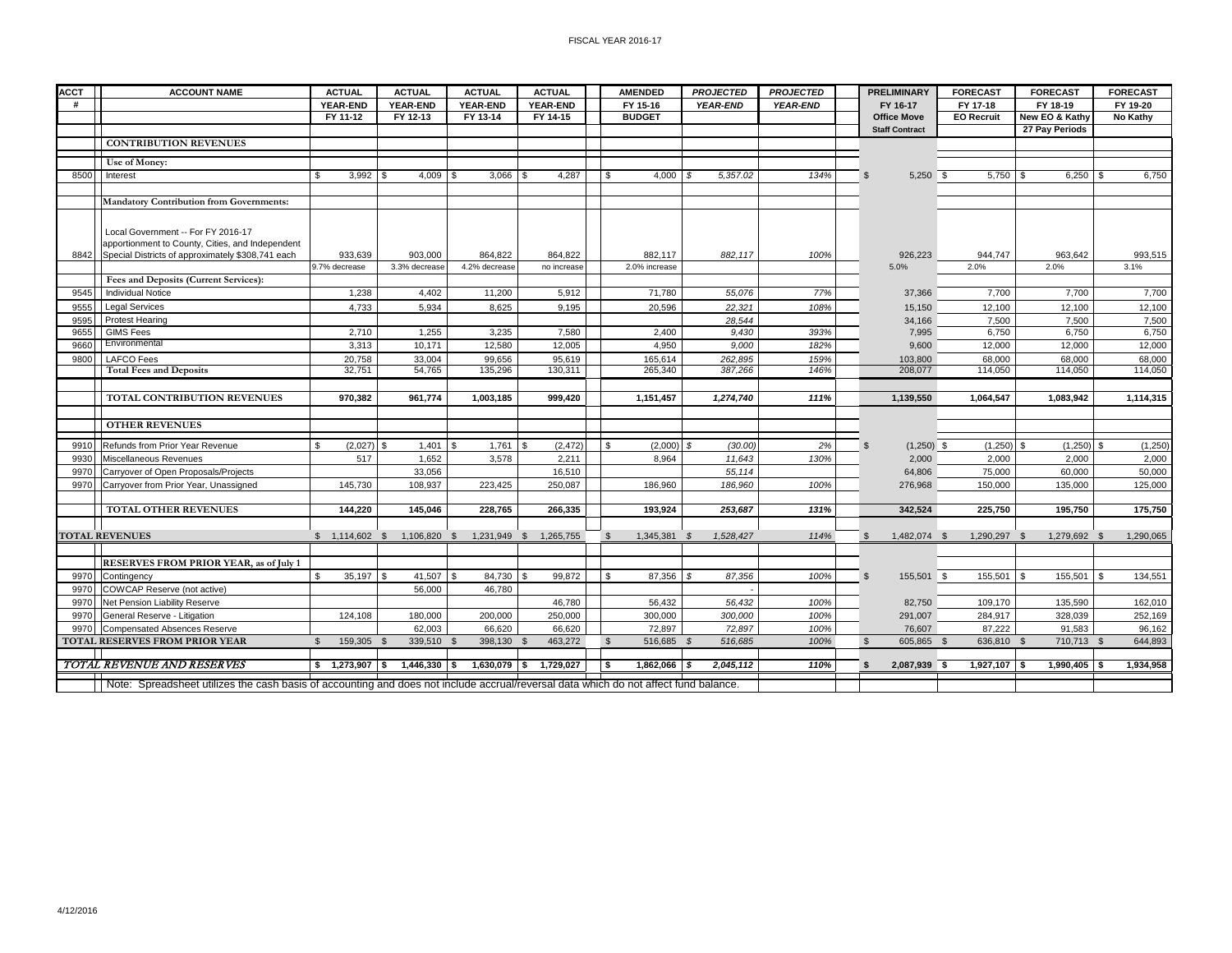# NARRATIVE FOR FY 2016-17 PROPOSED BUDGET

### SALARIES AND BENEFITS 1000 SERIES

#### FY 2015-16

Salaries and Benefits (1000 series) for FY 2015-16 was budgeted at \$738,449 for 5.5 positions: one Contract Executive Officer (limited to 960 paid hours per year), Assistant Executive Officer, Project Manager, LAFCO Analyst – GIS/Database Manager, Clerk to the Commission/Office Manager, and Administrative Assistant.

Year-end expenditures for the 1000 series are estimated to be \$707,207, \$31,242 under budget. The variance is primarily explained by the LAFCO Analyst position being unfilled from August to December due to the separation of an employee. The position was filled in December, resulting in a savings of salary and benefits expenses for roughly four months. In October the Commission authorized the transfer of \$6,722 from Contingencies to accommodate for the mandatory leave payouts from the separation. Also during this period, the Assistant Executive Officer was on medical leave for which the short-term disability program paid a portion of his salary during that period.

During this fiscal year the Commission approved a consulting contract with Robert Aldrich in September 2015 not to exceed \$75,000 to provide for supplemental staffing during the absences noted above and due to the complexity of proposals submitted. It is anticipated that the full extent of this contract will be used and is accounted for in Account 2245 (Other Professional Services) in the Services and Supplies series of accounts.

Additionally, the Commission approved the County Exempt Compensation Plan amendments approved on December 15, 2015 to include a one percent (1.0%) across-theboard salary increase retroactive to January 9, 2016 along with other changes through July 1, 2018 (discussed below). Also the Executive Officer and Ad Hoc Personnel/Budget Committee have been in discussions related to the Executive Officer's compensation. It is anticipated that any changes in contract terms will also be retroactive to January 9, 2016. The effect on the current year's budget is not significant.

#### FY 2016-17

For Fiscal Year 2016-17 the staffing is anticipated to be maintained from the prior year  $-$  a contract Executive Officer, and regular employees of Assistant Executive Officer, Project Manager, LAFCO Analyst – GIS/Database Manager, Clerk to the Commission/Office Manager and Administrative Assistant.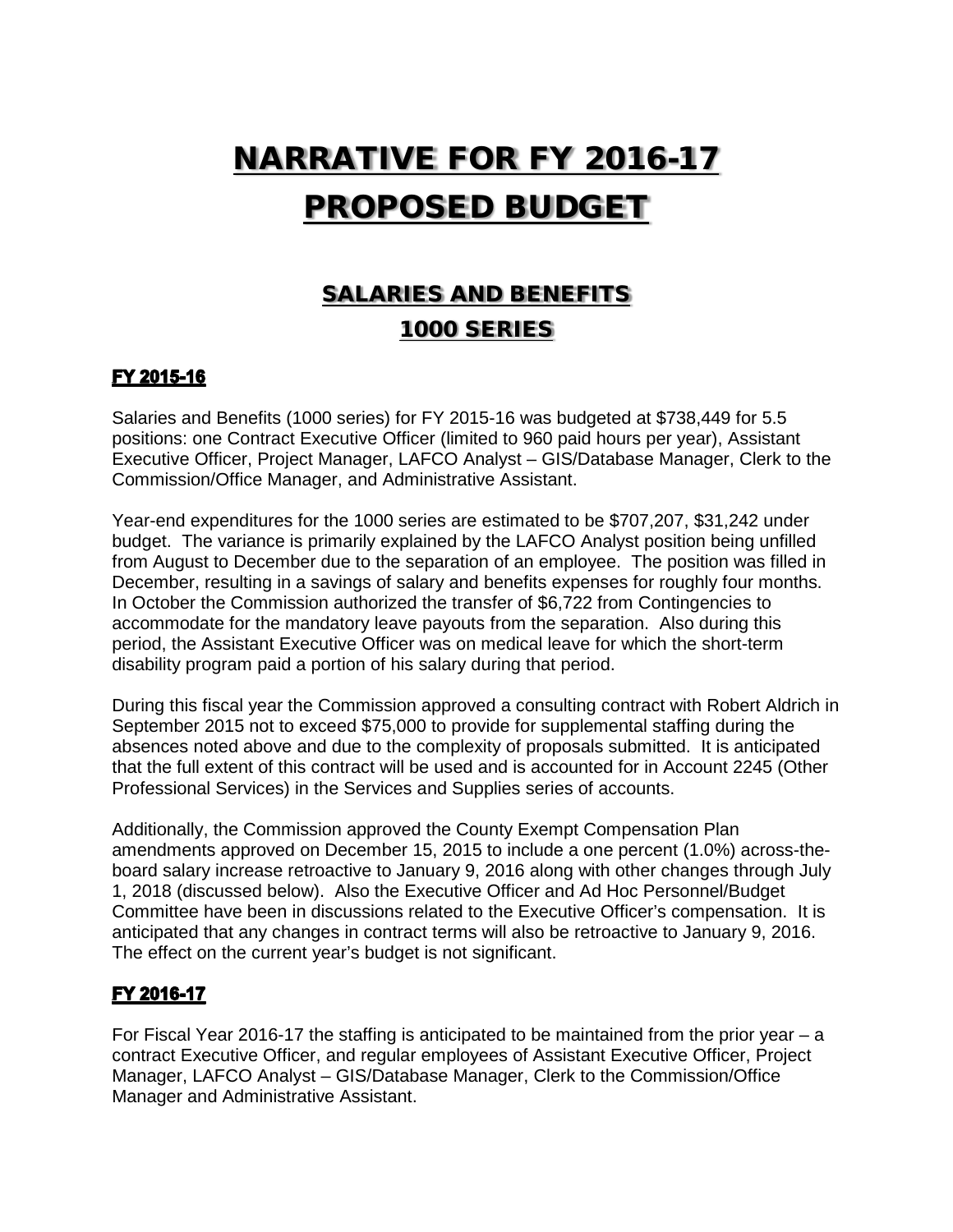A scheduled across-the-board salary increase of one percent effective July 23, 2016 and a two percent 15-year longevity pay effective December 10, 2016 was previously approved by the Commission, as identified above and have been calculated in the projections. The 15 year longevity pay will affect two employees, Assistant Executive Officer and Administrative Assistant.

As the Proposed Budget Spreadsheet identifies, FY 2016-17 budgets a total expenditure of \$800,024. This includes the step changes in salary appropriate for staff members, budgeting for all benefits for 26.5 pay periods, the retirement rate decrease of 0.8%, and salary reserve related to the Executive Officer contract. The projections for retirement rates stabilize beginning in 2016-17 as more fully discussed in the line item narrative below.

#### FY 2017-18 and FY 2018-19

The forecast for FY 2017-18 includes budgeting for the standard 26.5 pay periods under the same staffing structure as the prior year and step increases as appropriate for staff members. A scheduled across-the-board salary increase of two percent effective July 22, 2017 was previously approved the Commission, as identified above.

The forecast for FY 2018-19 includes the payment of an additional pay period (occurs once every ten years), the addition of a full-time executive officer at an estimated starting salary of \$150,000, continuing the contract with the current contract executive officer for three months as a transition period, the same remaining staffing structure as the prior year and step increases as appropriate for staff members. A scheduled across-the-board salary increase of three percent effective July 21, 2018 was previously approved as a part of the action to mirror the County's Exempt Compensation Plan as identified above. The Exempt Compensation Plan provision end in June 2019extends only through the fiscal year.

## LINE ITEM ACCOUNTS FOR SALARIES AND BENEFITS FOR FISCAL YEAR 2016-17

#### **Regular Salary** – Account 1010: \$473,877

Salaries are calculated at 26.5 pay periods for five positions and includes the contract for the Executive Officer, bilingual pay for the Clerk to the Commission, 1% salary cost of living increase, and 15-year longevity pay for the Assistant Executive Officer and Administrative Assistant. Cash out amounts included in this line item account for the annually declared vacation/holiday leave cash outs. The salaries by position are:

| Executive Officer (contract, 960 hours) | \$105,600 |
|-----------------------------------------|-----------|
| <b>Assistant Executive Officer</b>      | 108,137   |
| <b>Project Manager</b>                  | 87,134    |
| <b>LAFCO Analyst</b>                    | 56,052    |
| <b>Clerk to the Commission</b>          | 61,543    |
| <b>Administrative Assistant</b>         | 55,410    |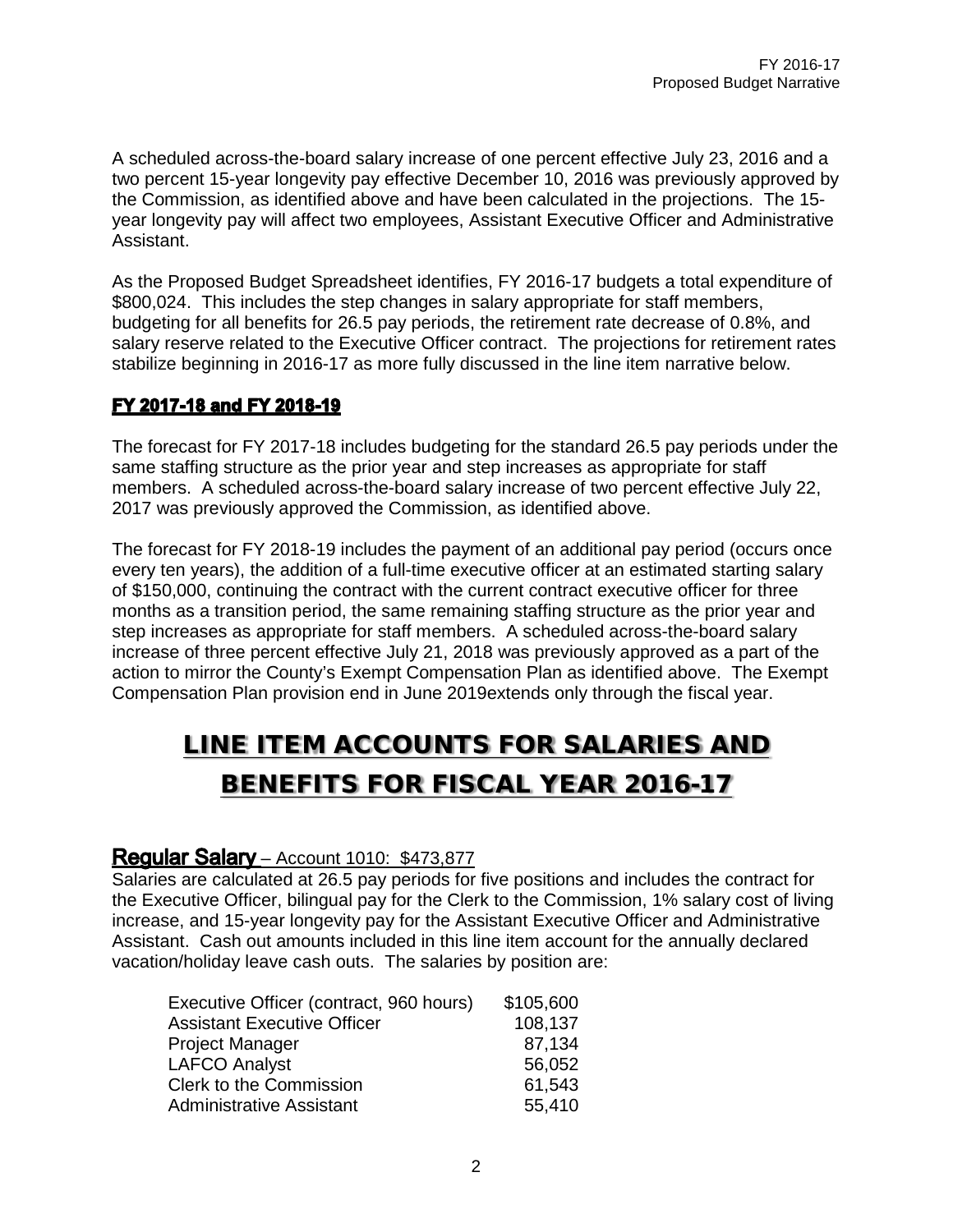### **BENEFITS**

For employee benefits, LAFCO mirrors those as provided to the County's Exempt Employees as identified in the LAFCO Policy and Procedure Manual and contracts with the County to administer the benefits for its employees. Benefit allocations are calculated at 26.5 pay periods for the regular LAFCO positions, and only the car and cell phone allowance benefits for the Executive Officer, except where identified otherwise.

#### Merit Incentive (Car and Cellphone Allowance) – Account 1030: \$17,327

The LAFCO Benefit Plan allocates to the Executive Officer \$561.54 car allowance and cellphone allowance of \$92.31 per pay period. The contract with the Executive Officer provides for the payment of this benefit.

#### Termination Payment – Account 1045: \$0.00

The LAFCO Benefit Plan provides that at separation from LAFCO service, employees are required to contribute the cash value of their unused sick-leave to the Retirement Medical Trust Fund at the rate of 75% of the cash value of the employee's unused sick leave hours. Should such occur, revenues would transfer from the Compensated Absence Reserve for payment.

#### General Member Retirement – Account 1110: \$119,726

Calculation for the payment of the LAFCO (employer) retirement contribution is based upon the rate of 33.05% of salaries paid for Tier 1 employees and 29.50% for Tier 2 (one employee). The retirement rate decreases from the FY 2015-16 contribution rates of 33.31% and 29.77%, respectively. The chart below provides the rates from FY 2015-16 through FY 2021-22, as provided by SBCERA. As shown, the rates have stabilized.

|  |  | Year 15-16 16-17 17-18 18-19 19-20 20-21 21-22   |  |
|--|--|--------------------------------------------------|--|
|  |  | Tier 1 33.31 33.05 33.06 32.62 32.61 32.93 32.95 |  |
|  |  | Tier 2 29.77 29.50 29.51 29.07 29.06 29.38 29.40 |  |

Survivor's Benefits – Account 1130: \$228

\$1.72 per employee per pay period; a decrease from \$1.85.

#### Indemnification General – Account 1135: \$16,130

This account allocates the funding necessary to cover additional employee retirement payments pursuant to the provisions of the LAFCO Benefits Plan. A retirement benefit for all Tier 1 employees of \$152.17 per pay period is included in this plan.

Employee Group Insurance (Health Insurance Subsidy) – Account 1200: \$46,498 This account allocates a Medical Premium Subsidy in an amount that has been augmented to include the dollars from the Flexible Benefit Plan. The subsidy is paid only toward coverage chosen by the employee as follows: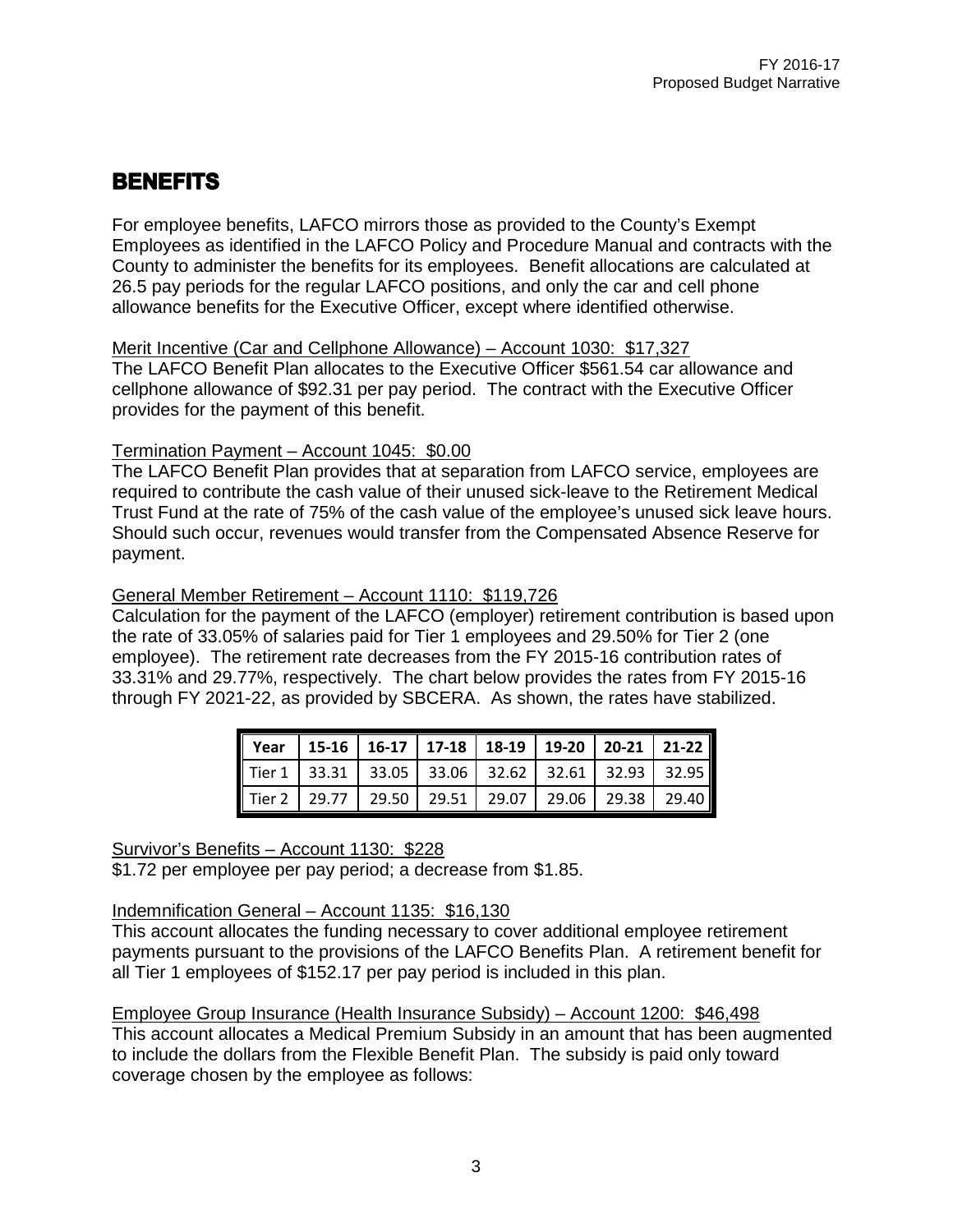- Employee only at \$218.56 per pay period (two employees).
- Employee plus one dependent at \$352.23 per pay period (one employee).
- Employee plus two or more dependents at \$482.64 per pay period (two employees).

#### Long Term Disability – Account 1205: \$962

This cost is calculated at 27 cents per \$100 of base pay.

#### Vision Care Insurance – Account 1207: \$837

This cost is calculated at \$6.32 per employee per pay period.

#### Dental Insurance and Health Subsidy – Account 1215: \$1,253

This account allocates the Dental Premium Subsidy of \$9.46 per employee per pay period that, when combined with the Medical Subsidy, would offset the cost of out-of-pocket dental expenses charged to eligible employees.

#### Short Term Disability and Family Medical Leave Overhead – Account 1222: \$3,784 LAFCO employees are provided with short-term disability by contract with the County at a

cost of 0.99% of salaries per pay period. In addition, the administrative cost for the Family Medical Leave is calculated at \$1.62 per pay period for each regular employee and the contract Executive Officer as required by law.

#### Social Security Medicare – Account 1225: \$6,072

For employees entering LAFCO service after 1985, contribution to the federal Social Security Medicare system is mandatory. The cost is calculated for four positions, and the contract Executive Officer at the rate of 1.41% of base compensation as required by law.

#### Worker's Compensation – Account 1235: \$5,113

This account is for worker's compensation insurance. LAFCO purchases this insurance through the Special District Risk Management Authority (SDRMA), a joint powers authority. The charge is not increasing from the prior year and is estimated to be \$1.07 per \$100 of salaries and Commissioner stipend payments.

#### Life Insurance and Medical Trust Fund– Account 1240: \$6,429

This account contains costs associated with term life insurance (\$1.80 per pay period per employee), variable life insurance (based upon employee elections, \$840), and contributions to the Retirement Medical Trust Fund (based upon years of service, \$5,351).

#### Other (Medical Reimbursement Plan) – Account 1305: \$6,920

This account is for the Commission's matching payment toward an Exempt Medical Reimbursement Plan for employees of up to \$40 per employee per pay period and the Healthy Lifestyles membership up to \$324. Staff estimates full utilization of this benefit by five employees.

#### Deferred Compensation – Account 1314: \$1,781

LAFCO matches employee contributions to the 457 savings plan of the County up to  $1/2$ % of the employee's base salary. The appropriation anticipates full participation by five full-time employees in this plan.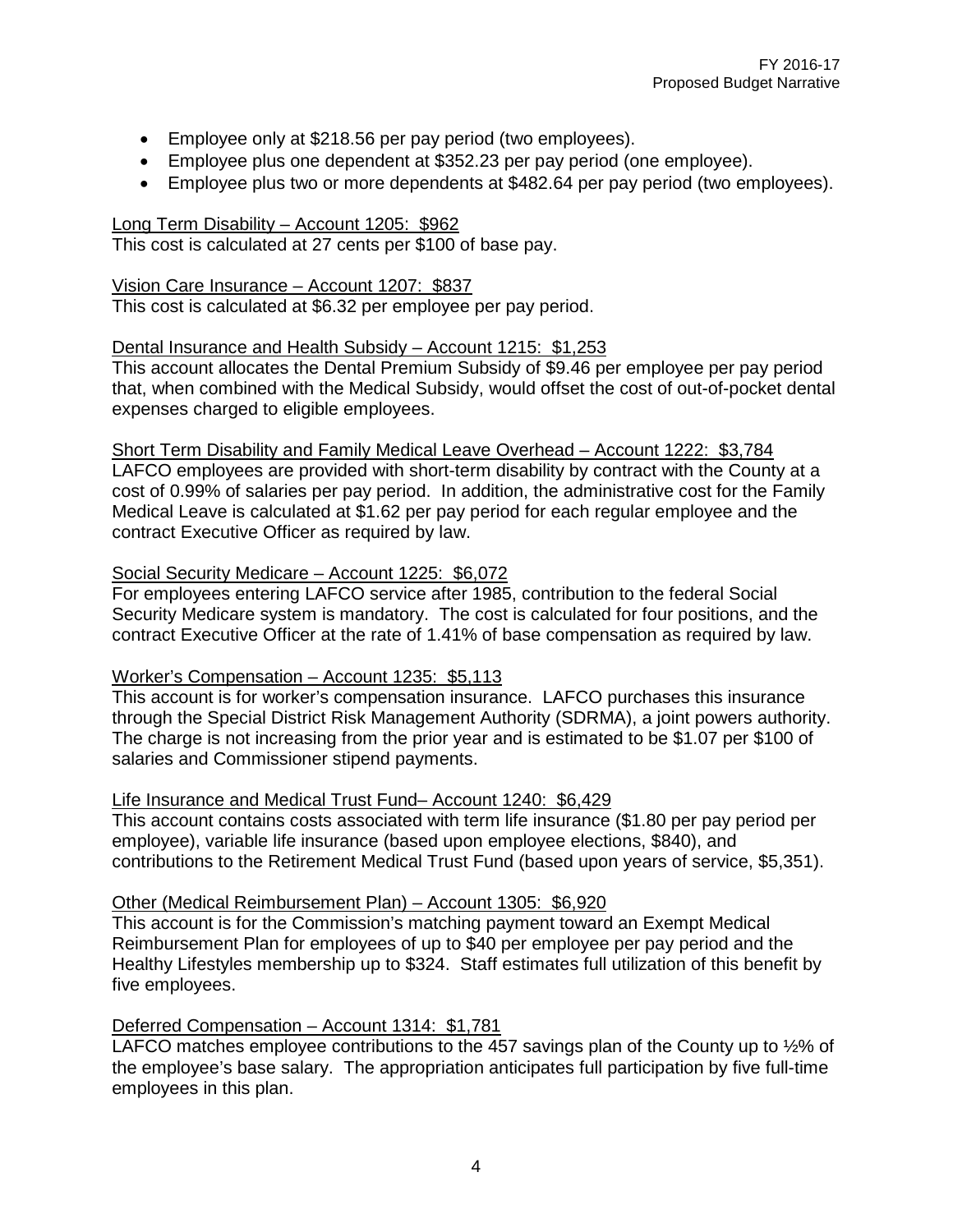#### 401(k) Contribution – Account 1315: \$28,500

LAFCO matches employee contributions to the 401(k) savings plan of the County up to 8% of the employee's base salary. The appropriation anticipates full participation by the five full-time employees.

#### Salary Reserve – Account 1000 -- \$64,587

Since at the time of the proposed budget preparation contract negotiations with the Executive Officer were ongoing, a salary reserve has been allocated for use in concluding those negotiations. Should no change be provided, these funds would roll forward to the next year in fund balance.

### SERVICES AND SUPPLIES 2000 AND 5000 SERIES

### FY 2015-16

This year is shaping up to be a banner year for LAFCO - one not only with above normal activity, but also one with complex proposals which could directly impact the quality of life of hundreds of thousands of residents of our County. By action taken at the September hearing, the Commission directed staff to prioritize its activities to address the fire proposals submitted as the top priority, other jurisdictional changes next, and service reviews to follow. The approval of a consultant contract for supplemental staffing is helping with the processing burden.

For FY 2015-16, Services and Supplies had a final budgeted amount set through amendments and other actions of \$517,752 and are estimated to be 81% expended at the conclusion of the fiscal year for a total of \$419,535. Items of note during this Fiscal Year are:

- Due to the County Workforce Development Department vacating the building where the LAFCO office is located, LAFCO was required to install its own dedicated communications line, at a cost of roughly \$20,000. As a part of this change, the Commission pays its own charges to Verizon of \$926 monthly for access to the internet, County intranet, and telephone via a fiber line.
- Significant unanticipated individual notice costs of roughly \$67,000 for the proposals related to annexations to County Fire that include the extension of a special tax (San Bernardino, Twentynine Palms, and Needles). These costs are fully recovered from the proponents of the changes.
- Round 2 of the Fiscal Indicators program (now includes data for 2013 and 2014) was made available on the LAFCO website in January 2016.
- The consulting contract with Bob Aldrich for staffing services the Commission approved this contract in September 2015 not to exceed \$75,000.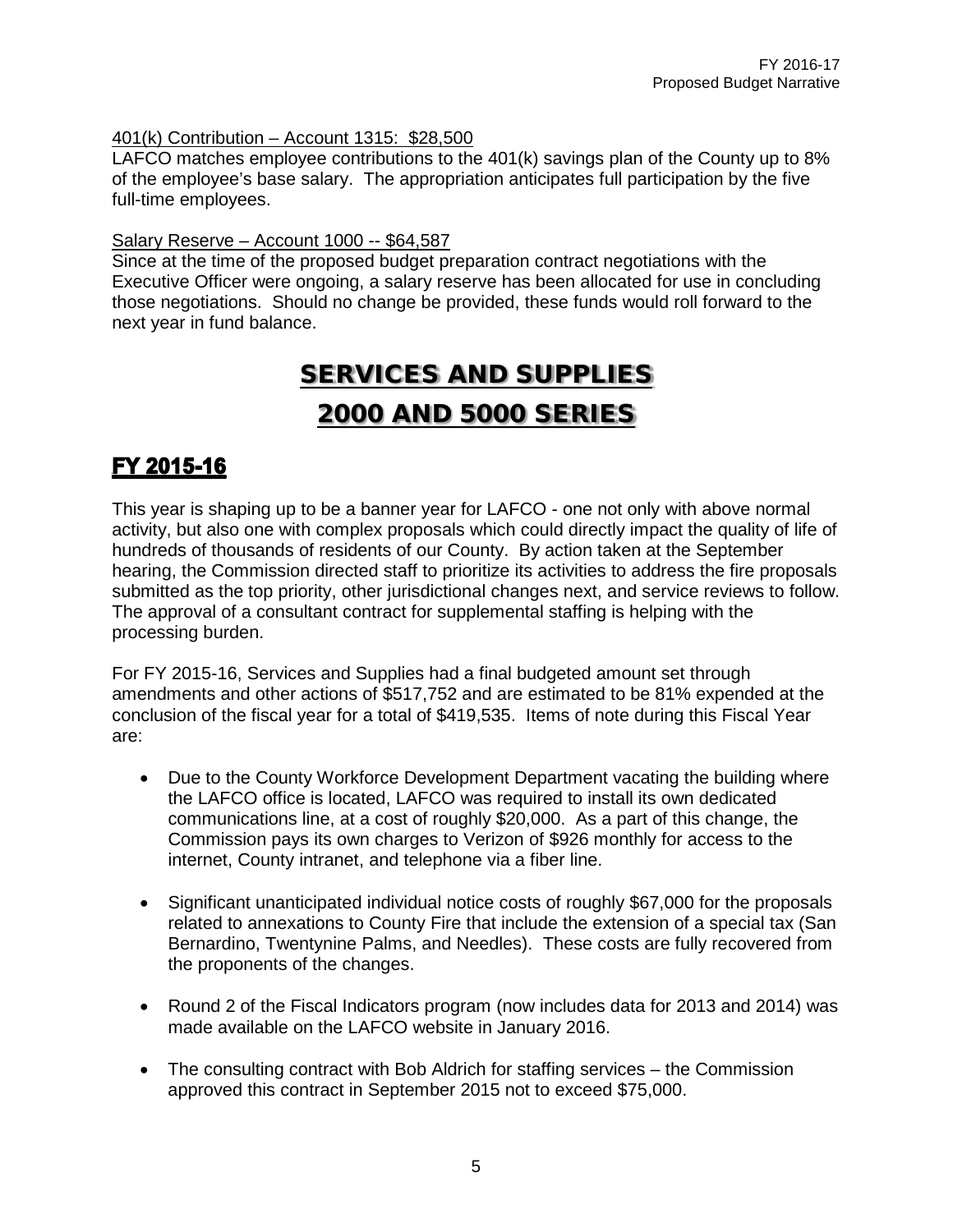• The Commission has expressed its desire to provide continuing governance training for the special districts within the County. As a part of the FY 2015-16 budget, staff developed an education program with the California Special Districts Association (CSDA) and the Institute for Local Government (ILG) – see chart below. The sessions were well attended with positive survey results.

| <b>Educational Training Program</b><br><b>Timeline</b>                                          |                                                    |                         |  |  |  |  |  |
|-------------------------------------------------------------------------------------------------|----------------------------------------------------|-------------------------|--|--|--|--|--|
| <b>Training Session</b>                                                                         | <b>Collaboration</b>                               | <b>Date</b>             |  |  |  |  |  |
| Understanding the Brown $Act -$<br>Beyond the Basics                                            | California Special<br><b>Districts Association</b> | September 28, 2015      |  |  |  |  |  |
| Partnering with Community-based<br>Organizations for more Inclusive<br><b>Public Engagement</b> | Institute for Local<br>Government                  | <b>January 13, 2016</b> |  |  |  |  |  |
| Positioning Your Agency for<br>Successful Financing (webinar)                                   | California Special<br><b>Districts Association</b> | February 24, 2016       |  |  |  |  |  |

### FY 2016-17

The total budgeted amount for Services and Supplies for FY 2016-17 is \$651,105 which is an increase of roughly \$225,938 from the 2015-16 estimated year-end. The following work plan items are included:

- It is anticipated that processing activity for FY 2016-17 will continue at the same magnitude as FY 2015-16 with the receipt of at least two fire proposals that include the extension of a special tax. Therefore, staff has taken the direction of the Commission to prioritize the fire proposals as the top priority, other jurisdictional changes next, and service reviews to follow will continue during the upcoming year. To assist with the fire proposal processing, this budget recommends extending the contract with Robert Aldrich for supplemental staffing (\$86,400) for the full fiscal year.
- The budget includes the printing and postage and handling charges for the two fire proposals that include the extension of a special tax (\$53,332). These costs are recovered from the applicant and are accounted for in the Revenue budget in kind.
- Ongoing Projects include the continuation of the Fiscal Indicators program adding the data for 2015 for viewing on the LAFCO website by September 2016.
- The workload related to jurisdictional change applications is increasing from the recession years. Staff is estimating that the upcoming activity will continue as the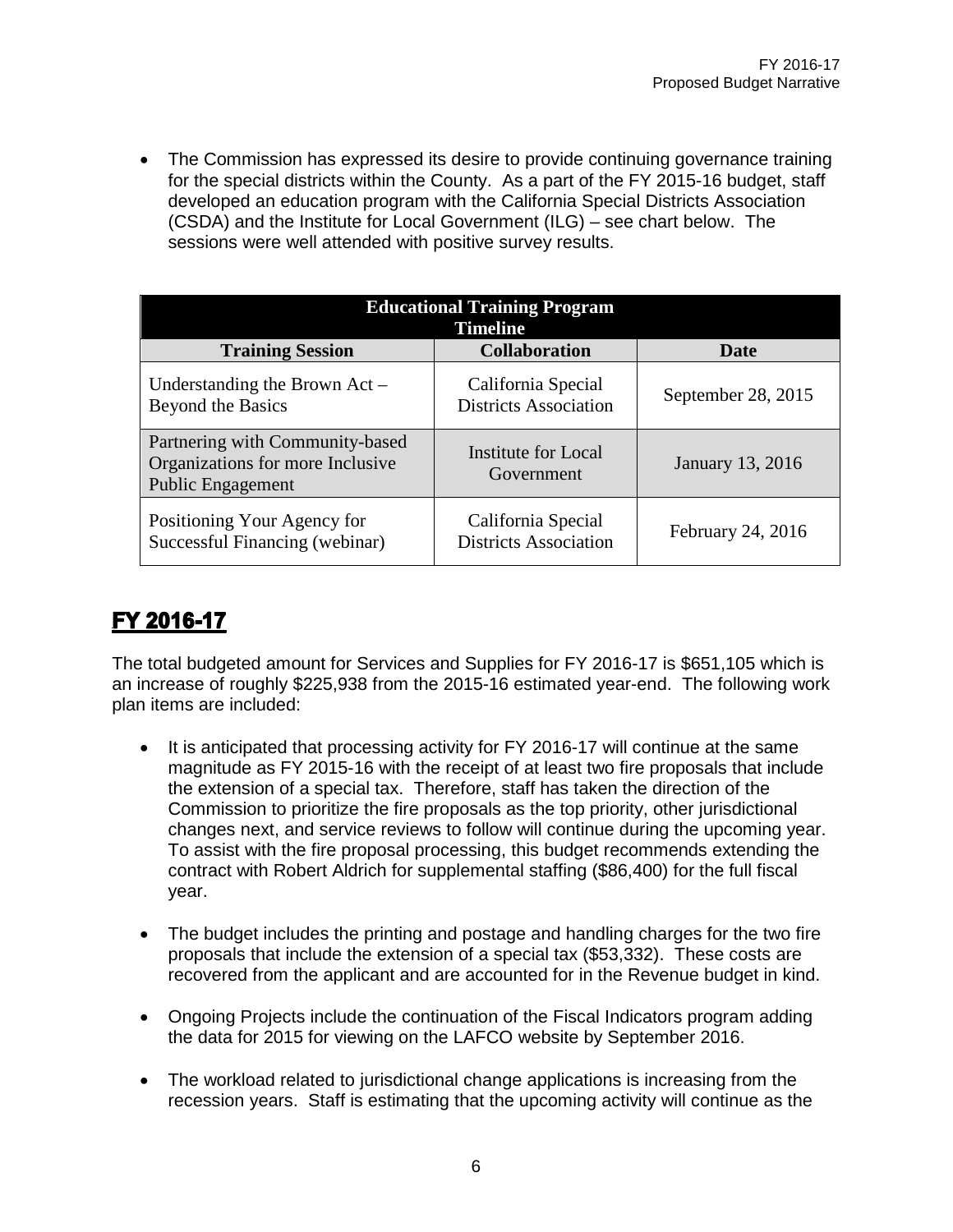budget conservatively anticipates ten proposals for jurisdictional change. The recent uptick in activity consists of complex proposals which require increased analysis and processing time.

- The staff office lease terminates on June 30, 2017, and the direction from the Commission was to look for alternative office sites. The Executive Officer identified the interest in potentially moving to the Historic Santa Fe Depot, currently housing the SANBAG offices, into the eastern historic Harvey House area. However, this location, in staff's opinion, is contingent upon the successful completion of the San Bernardino City Fire reorganization. At this time, staff is negotiating with SANBAG for use of the office space which includes negotiations on improvements/renovations that would be necessary to occupy the area. Through those discussions, staff has identified that the move will cost roughly \$269,000 identified as follows:
	- $*$  \$100,000 Upfront construction costs with the remainder to be amortized for the first five years of the lease (\$100,000).
	- $*$  \$50,000 Purchase of new office furniture to address a totally modular approach to maintain the historic aspects of the space. Staff has used estimates from two other County departments who have recently moved. The current LAFCO furniture ranges from 10 to over 30 years old.
	- $*$  \$4,000 Moving company removal and disposal of current furniture, move of LAFCO files, office design and consultation, and installation of new furniture.
	- $*$  **\$15,000 Work performed by Verizon and County Information Services** Department (ISD) to install fiber optic lines in the office space.
- The current server will be seven years old and will have no asset value at the time of the move. Concurrent with the move, staff proposes to purchase a new server which would support the GIS and other computing needs required of staff. The estimated cost is \$15,000. In addition, updates to copying equipment and printers may need to be addressed prior to the move.
- The Commission's Governance Training program is budgeted to continue for the special districts within the County. For the coming year, the budget anticipates at least two courses by either the California Special Districts Association (CSDA) or the Institute for Local Government (ILG). The total program cost for the year is estimated at roughly \$5,000.

### FY 2017-18 and FY 2018-19

Services and Supplies for FY 2017-18 are projected at \$395,013. It anticipates a conservative maintenance in activity to include the processing of nine proposals for the year, natural contract and inflationary increases, and maintenance of current activities. Additionally, the FY 2017-18 forecast includes \$20,000 for the recruitment process for a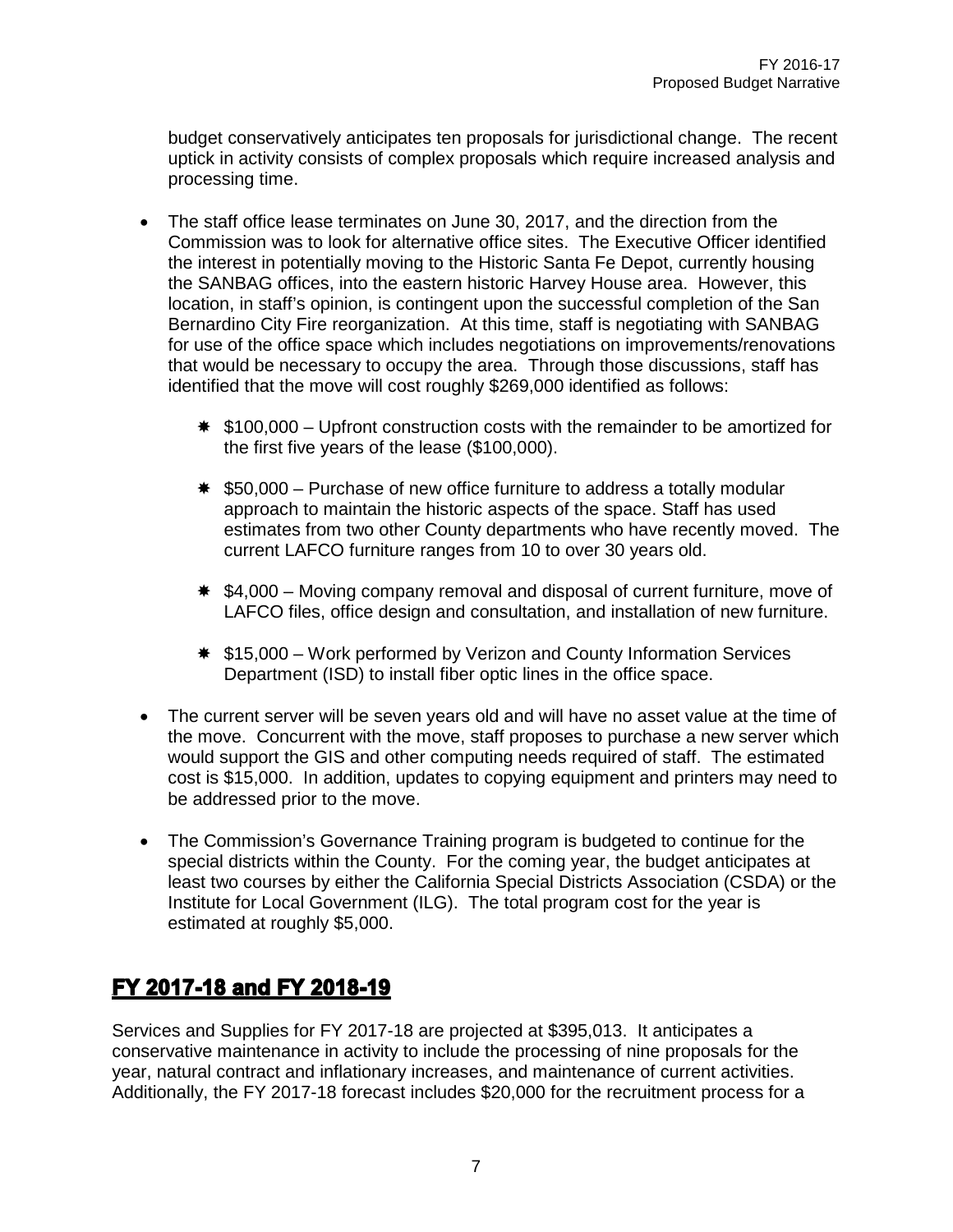permanent Executive Officer and an increase for those items sensitive to consumer price index increases.

Services and Supplies for FY 2018-19 are projected at \$382,520. The primary reason for the decrease in costs from prior year is the lack of Executive Officer recruitment costs. It anticipates maintenance of the proposal activity, and natural contract and inflationary increases.

# LINE ITEM ACCOUNTS FOR SERVICES AND SUPPLIES FOR FISCAL YEAR 2016-17

### **SERVICES**

#### Comnet Charge – Account 2037: \$2,556

Comnet is the County's telephone system and supports the new computer linked phone system. Charges for use of this system are \$30.43 per line per month. LAFCO utilizes seven phone lines, not including the answering/fax line which are a part of Account 2041.

#### Phone Service/Outside Company – Account 2041: \$12,543

The use of phone service outside the County system (Verizon) is required by the security alarm company to ensure proper monitoring for the LAFCO office as well the analog fax machine (which line is also used for the answering machine). The monthly phone charge is roughly \$120 per month. Additionally, monthly charges to Verizon of \$926 are required for the access to a fiber optic line, enabling access to the internet, County intranet, and telephone.

#### Membership Dues – Account 2075: \$9,264

This account is for membership in professional associations. Dues are estimated to be \$8,108 (seven percent increase) for CALAFCO and \$1,156 for California Special Districts Association.

#### Tuition Reimbursement – Account 2076: \$2,000

Pursuant to the LAFCO Benefits Plan, employees can be reimbursed for up to \$1,000 for approved tuition, course/seminar or degree related expenses, and membership dues in professional organizations. This appropriation provides for full participation by two employees.

#### Publications – Account 2080: \$3,125

This account anticipates costs for updates to the California Legislative Codes, California Environmental Law pamphlets, and other publications and/or updates utilized by either staff or the Commission and the monthly California Planning and Development Newsletter. As a cost savings measure, the Commission has participated in a contract with West's Publishing Customer Loyalty program to receive updated pocket parts to the California Annotated Code.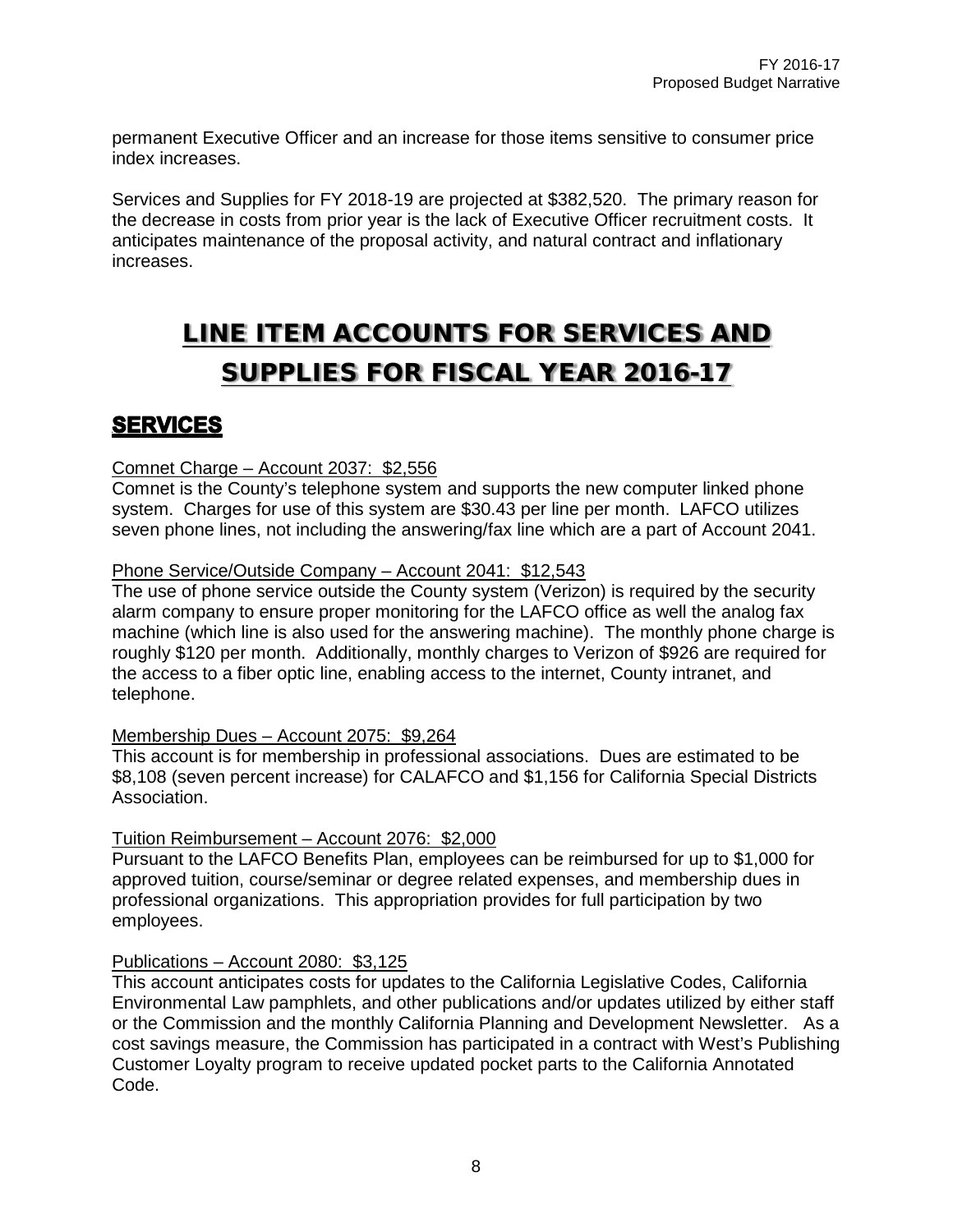#### Legal Notices – Account 2085: \$19,500

The budget figure accommodates the advertising needs for maintenance of a ten hearing schedule and estimated five protest hearings. The processing of service reviews which are anticipated to move to a county-wide approach with a regional definition inside that review will require an eighth-page display ad in general newspapers throughout the County and when advertisement is authorized in-lieu of individual landowner and/or registered voter notice for changes of organization.

Miscellaneous Expense (Costs related to move) – Account 2090: \$169,260 Staff has identified a single account for costs related to the relocation of the LAFCO office. Costs include:

- Relocating data and communication lines. LAFCO will be responsible for its own internet infrastructure at the proposed relocation building (Santa Fe Train Depot). The desire is to use fiber optic lines and remain on the County system (\$15,000).
- Upfront construction costs with the remainder to be amortized for the first five years of the lease (\$230,000; \$100,000 paid up front with the remainder amortized over the first five years of the lease).
- Purchasing new office furniture. On a per unit basis, the costs are comparable to those recently incurred by two County departments. The current LAFCO furniture ranges from 10 to over 30 years old. Estimated cost is \$49,910.
- Moving company removal and disposal of current furniture, move of LAFCO files, office design and consultation, and installation of new furniture (\$4,000).

#### Computer Software – Account 2115: \$6,652

The account accommodates the charges for purchases of new software programs, access to online programs, and annual updates of existing programs. Access to online programs and annual updates of existing programs include ESRI's online mapping, digital archiving software for LAFCO to maintain its records in perpetuity per Government Code Section 56382, upgrade to the current Adobe Acrobat for all employees, and Microsoft annual licenses.

#### Inventoriable Equipment – Account 2125 -- \$15,000

The current server is six years old and will have no asset value next year. Concurrent with the office move, staff proposes to purchase a new server which would support the GIS and other computing needs required of staff. The life of the server is anticipated to be 7-10 years with an estimated cost of \$15,000.

#### Other Insurance – Account 2245: \$7,085

This account is for property liability insurance (liability and damage), general liability, public officials and employee errors and omissions, personal liability for board members, employment practices liability, employee benefits liability, employee dishonesty coverage, and auto liability. LAFCO purchases this insurance through the Special District Risk Management Authority (SDRMA), a joint powers authority. SDRMA has provided notification that it intends not to raise rates for the upcoming year.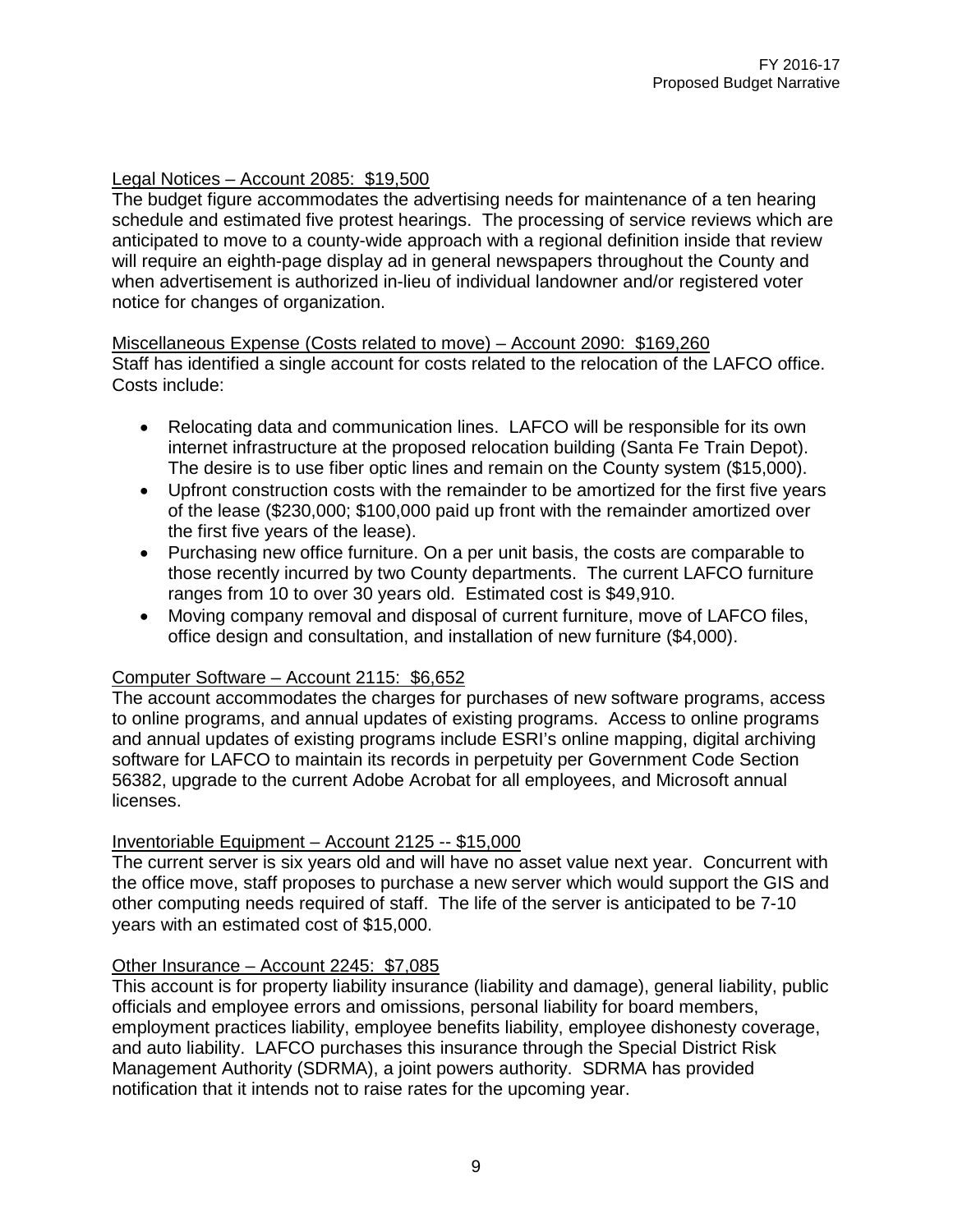### **SUPPLIES**

#### General Office Expense – Account 2305: \$7,183

This account is utilized for expenses to run the office such as office supplies and noninventoriable items. General expenses include ink for the color printer, paper, petty cash reimbursement, annual fire inspection fee, and office supplies. Additionally, LAFCO utilizes the County's contract with Staples, and these expenses are budgeted in Account 5012 (Staples) with only the administrative surcharge included in this line item.

#### Credit Card Clearing Account - Account 2308: \$0

This is a clearing account for use of the credit card issued to the Executive Officer. All charges on the card will be posted to this account temporarily with charges then transferred to the appropriate accounts. At year's end, this account will have no expenditures.

#### Postage – Direct Charge – Account 2310: \$48,388

The shift to have placement of the staff reports and attachments and notices on CD and the website has reduced overall postage costs. For the routine course of business, the estimated postage cost for the year is \$11,056 for 10 hearings. This cost includes postage and handling for 10 hearings and interoffice mail to include special pick-ups as outlined in the County's Internal Service Rates. Additionally, proposals regarding County Fire that include annexation to a special tax zone will include individual notice for the Commission and protest hearings. These costs would be covered by the applicant's deposit and are calculated at \$37,332.

#### Records Storage – Account 2315: \$588

Government Code Section 56382 mandates LAFCO to maintain its records in perpetuity. The cost for storage is estimated to be \$588 annually.

#### Reproduction Services – Account 2323: \$16,000

This account is for reproduction activity outside of the LAFCO office (County Printing Services, Kinkos, etc.). The shift to have the staff reports, attachments and notices on CD and available online have reduced printing costs. However, proposals regarding County Fire that include annexation to a special tax zone will include individual notice, a substantial expenditure. These costs would be covered by the applicant's deposit and are calculated at \$16,000.

### **CONSULTANT AND SPECIAL SERVICES**

#### Professional and Special Service (Legal Counsel) – Account 2400: \$34,300

The existing contract for LAFCO legal counsel allows an annual rate based on the local consumer price index for the previous year for urban consumers not to exceed five percent and rounded up to nearest dollar; \$227 per hour is charge for Fiscal Year 2016-17. All legal counsel costs, with the exceptions of administrative charges and the CALAFCO Conference, are reimbursable under the Commission's existing fee policy. Payments made for costs recoverable are deposited into Revenue Account 9555. (Litigation and outside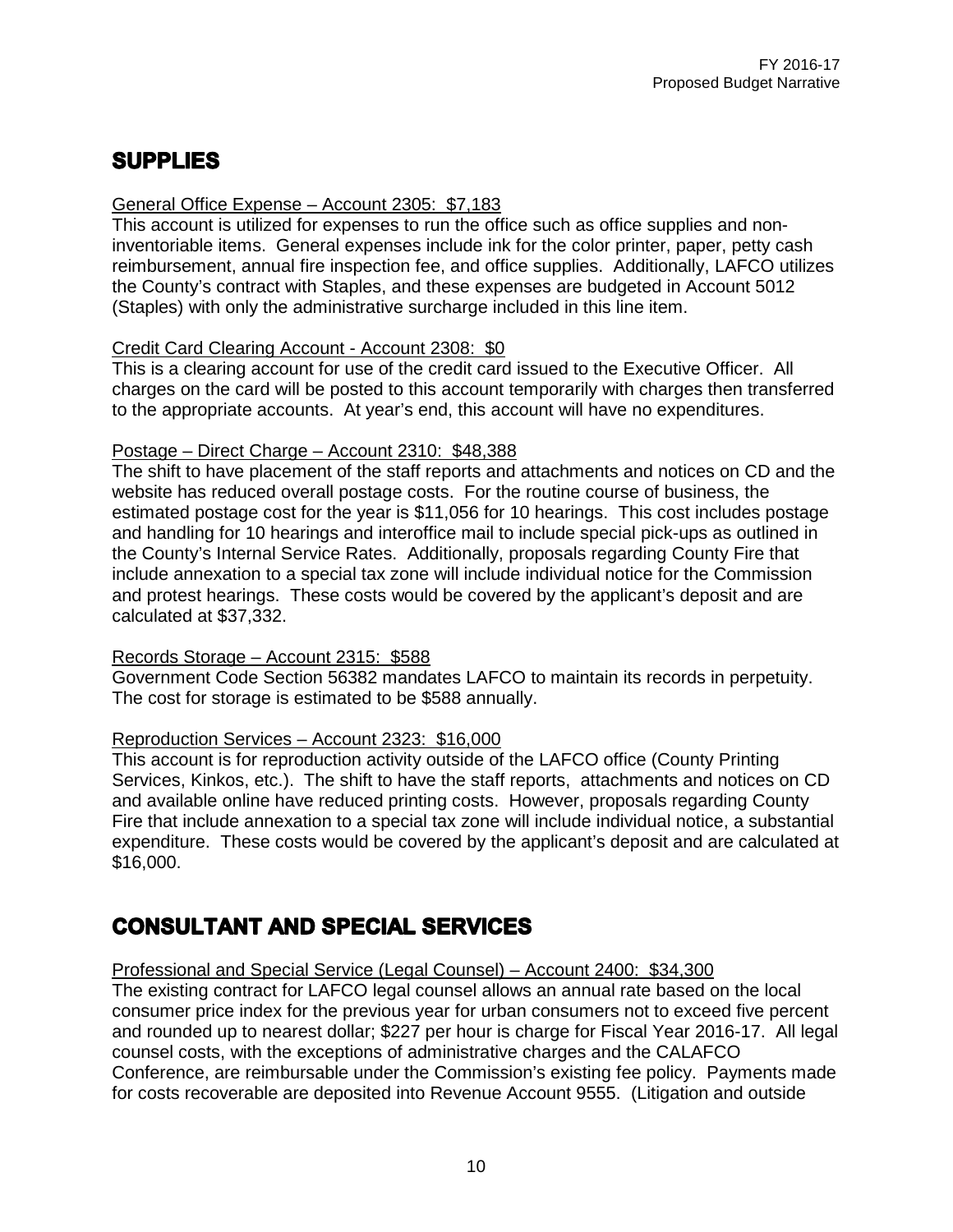legal counsel costs are charged under Account 2449 below.) LAFCO also participates in Best, Best, & Krieger's *Public Policy and Ethics Service* which has an annual charge of \$3,300.

#### Auditing – Account 2405: \$15,090

The Commission just concluded the fourth year of a four-year audit contract. Currently, a RFP for a joint audit proposal is being circulated by the Southern Region LAFCOs. The budget estimates the first year cost to be \$9,000.

Additionally, LAFCO Legal Counsel charges for the preparation of the response to the audit which is paid from this account (estimated at \$90). SBCERA is required to determine the unfunded liability for its participants and by legislative action can charge for fulfilling that requirement. The prior year SBCERA cost was \$5,757, which is budgeted at \$6,000 for the coming year.

#### Data Processing – Account 2410: \$8,215

LAFCO contracts with the County Information Services Department for technology related services. This account is for technology infrastructure (internet, email, security, etc.) and reporting from the County payroll system. The budget utilizes a monthly average of \$685.

#### COWCAP – Account 2415: \$13,236

FY 2015-16 was the first year that there were no costs identified in the County Wide Cost Allocation Plan (COWCAP). For FY 2016-17, the costs identified total \$13,236 – this would be for services performed in FY 2014-15 but charged in FY 2016-17. COWCAP costs include technology charges-emerging technologies, use of County Purchasing, and processing of payments and payroll through the County Auditor which are charged to LAFCO pursuant to existing agreements.

#### ISD Other IT Services – Account 2420: \$175

This account is for charges by the County Information Services Department for the Executive Officer's portable communication device (smart phone) connection to County email servers - \$14.61 per month per device.

#### ISD Direct – Account 2421: \$9,816

LAFCO contracts with the County Information Services Department for technology related services. This account is for maintenance of the local area network of computers, printers, and servers. The County charges a flat monthly charge by device rather than by service call activity. The monthly charge is \$91 per device for nine devices.

#### Environmental Consultant – Account 2424: \$10,250

The Commission contracts with an independent consultant, Tom Dodson and Associates, for the environmental assessment associated with its proposals. Anticipated costs are for environmental analysis of out-of-agency service contracts, proposals, sphere of influence updates and service reviews, and for other environmental determinations. Most environmental consultant costs are billable under the Commission's existing fee schedule. Payments made for cost recovery are deposited into Revenue Account 9660.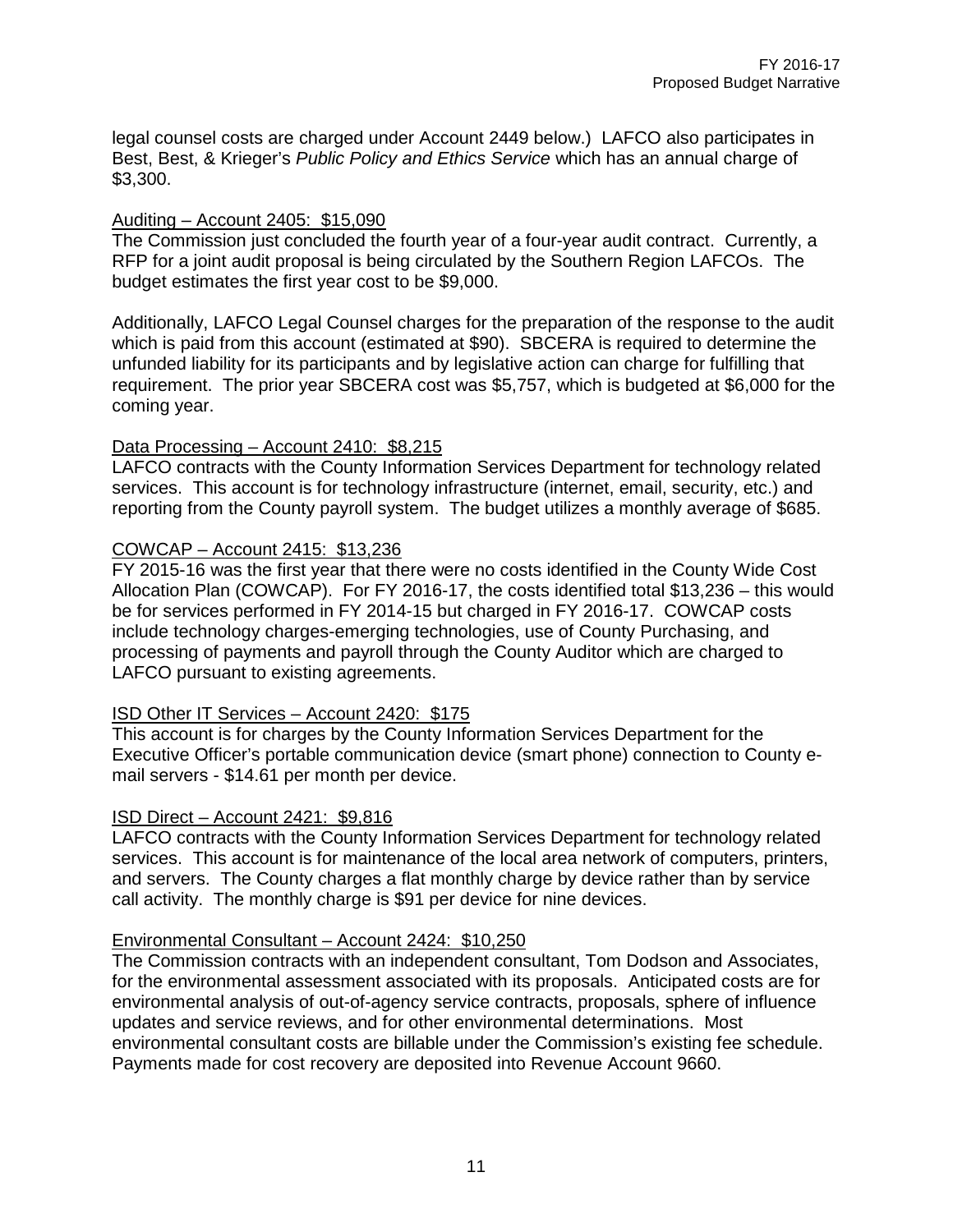#### Security Services – Account 2444: \$408

Costs for maintaining the security alarm system and monitoring are \$102 paid quarterly.

#### Other Professional Services – Account 2445: \$135,761

This account is for professional services to process proposals and items on the hearing agendas and includes the anticipated costs for the County Surveyor and Registrar of Voters. Commissioner stipend payments for attendance at hearings and annual conference, and the costs for the Commission's designated representative to Southern Region LAFCOs and the CALAFCO Board of Directors are provided in this account. The CALAFCO cost has been increased as Chairman Curatalo will become the President of the Board of Directors of CALAFCO in September 2016. This account also includes the costs anticipated for the County Auditor to bill for the apportionments for the Cities, Independent Special Districts and the County.

The Commission expressed its intent to continue to provide governance training for the special districts within the County. Staff has developed an education program for the coming year with the California Special Districts Association (CSDA) and the Institute for Local Government (ILG) and is proposing to provide three seminars during the fiscal year. CSDA and ILG have indicated that it would charge \$2,500 to conduct the training.

The contract with Bob Aldrich for staffing support is included at a rate of \$75 an hour, for a budgeted total of \$86,800.

#### Outside Legal – Account 2449: \$0

This account is for legal services conducted through special contract for either litigation or when a conflict of interest waiver is not granted. For proposals not initiated by the Commission, the applicant agrees to indemnify the Commission against legal costs.

#### System Development – Account 2450: \$600

LAFCO contracts with the County Information Services Department for technology related services. This account is for specialized support for the LAFCO website to include maintenance of the site, its mapping page, and Fiscal Indicators page.

#### GIMS Charges – Account 2460: \$17,370

LAFCO contracts with the County Information Services Department for technology related services. This account is for generation and maintenance of digitized maps. Costs for this account include paper maps generated (\$243), Aerial Imagery subscription (\$3,000), Street Network Subscription (\$10,500), and LAFCO's proportional use of the County's ESRI ArcMap license.

### **LEASE/PURCHASES**

#### Rent/Lease Copier – Account 2895: \$5,904

This account accommodates the contract for the copier rental at an estimated \$492 per month, based upon activity.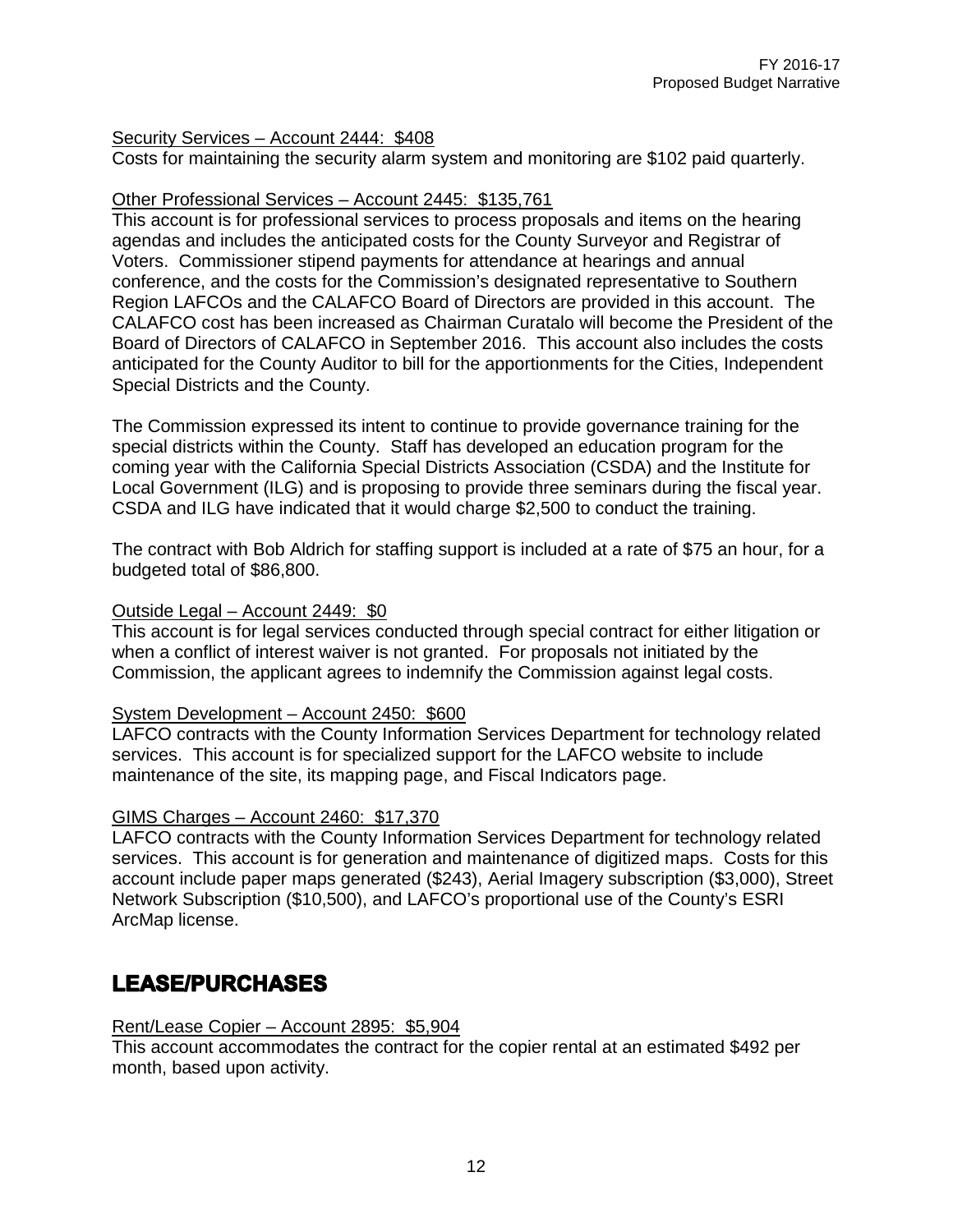#### Office/Hearing Chamber Rental – Account 2905: \$54,308

The monthly lease payment for the staff office for 2015-16 will be \$4,484, a contracted 3% increase over the prior year for a total expense of \$53,808. This account also includes the rental charge for the Commission's hearings at \$50 per hearing for ten hearings (\$500).

### **TRAVEL RELATED EXPENSES**

#### Private Mileage – Account 2940: \$5,403

This account is currently dedicated for Commissioners and staff private auto mileage at the IRS rate, excluding the Executive Officer.

#### Conference/Training – Account 2941: \$3,500

This account is for attendance charges related to conferences and training courses for staff as directed by the Executive Officer. The costs include CALAFCO or Southern Region LAFCOs training, clerk and analyst training, attendance at the CALAFCO annual conference by Commissioners and staff (currently estimated at five Commissioners and two staff), and staff participation at the CALAFCO Staff workshop (estimated at two staff). The annual conference will be hosted by Santa Barbara LAFCO and staff workshop by Fresno LAFCO.

#### Hotel – Account 2942: \$8,800

This account is for hotel charges for Commissioners and staff at the CALAFCO annual conference, Southern Region LAFCOs meeting attendance, staff participation at the staff workshop, CALAFCO Legislative Committee participation, Chairman Curatalo's participation as the incoming President of the CALAFCO Board of Directors and any other overnight stays on LAFCO business.

#### Meals – Account 2943: \$2,575

This account is for Commissioner and staff meal charges related to the CALAFCO annual conference, CALAFCO Board hearings, Southern Region LAFCOs meeting attendance, staff workshop, CALAFCO Legislative Committee participation, and other travels.

#### Car Travel – Account 2944: \$150

This account is for car rental by Commissioners or staff.

#### Air Travel – Account 2945: \$2,000

This account is for air travel for Commissioners and staff. The costs identified are for the Executive Officer's travel due to membership on the CALAFCO Legislative Committee and Commissioners participating on CALAFCO Board of Directors.

#### Other Travel – Account 2946: \$500

This account is for miscellaneous travel charges such as parking and taxi charges. The estimated cost for taxi services for the CALAFCO annual conference, staff workshop, and other travels.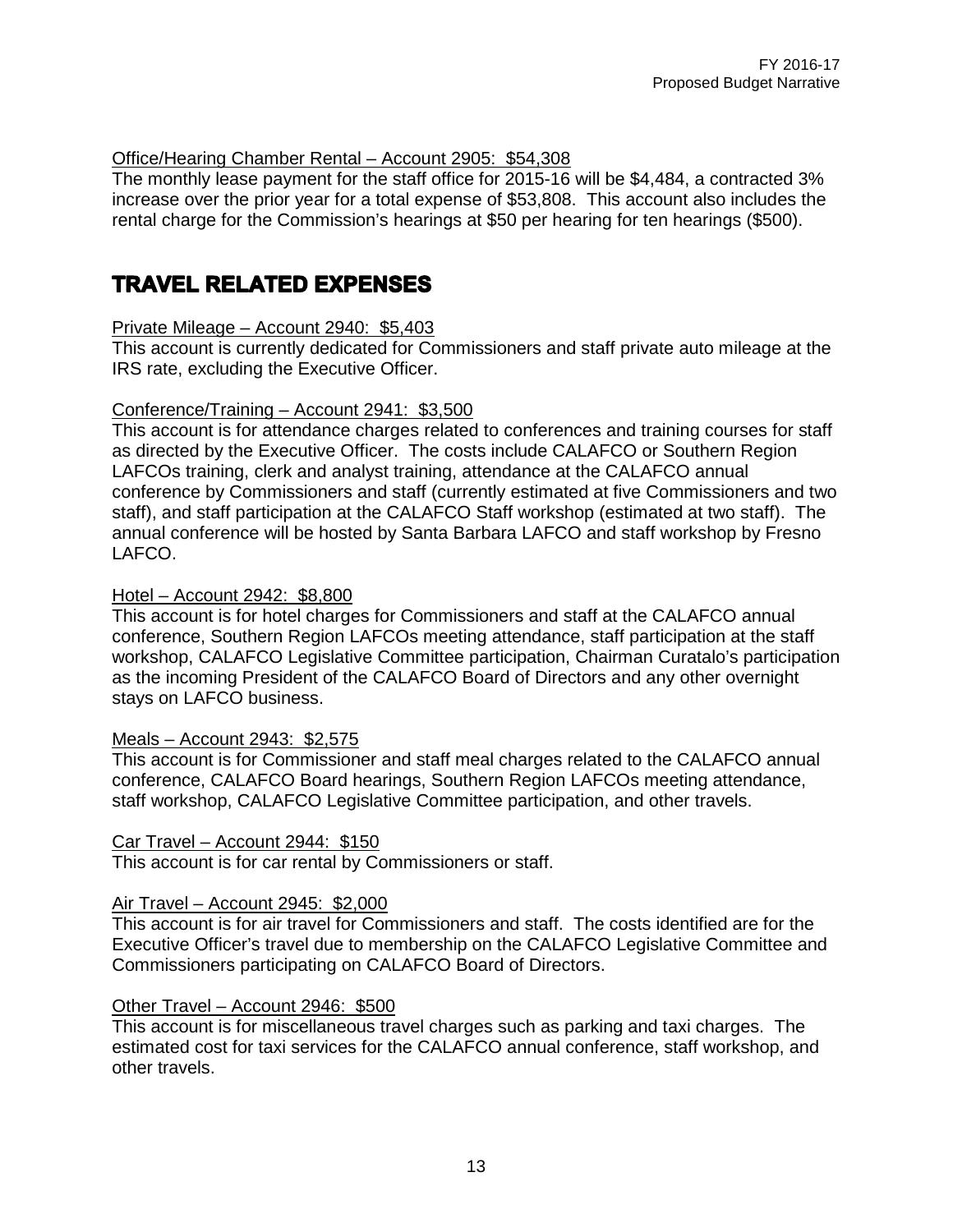### **OTHER CHARGES**

#### Staples – Account 5012: \$3,600

LAFCO utilizes the County's contract with Staples for general office supplies and these expenses are budgeted in Account 5012 (Staples).

### **CONTINGENCIES AND RESERVES**

#### Contingency (General) – Account 6000: \$155,501

The amount for this account has been set at least 10% of total expenditures. The funds currently in this account will carry over into FY 2016-17, which are adequate to cover the minimum requirement. Although the funds in this account are not anticipated for use, funds could be used for unexpected activity. Any transaction affecting the contingency funds requires Commission action to transfer the funds to the appropriate line item for expenditure.

#### Reserves – Net Pension Liability -- Account 6010: \$109,170

In October 2014, the Commission created the Net Pension Liability Reserve to set aside funds to address its unfunded pension liabilities. The Net Pension Liability is calculated each year by SBCERA, and the amortization of this liability is annually evaluated by LAFCO as part of the budget. This budget includes the contribution for the second year of the 20 year amortization.

The most recent estimate (as of June 30, 2014) of the LAFCO share of the retirement pool's unfunded liability is \$584,731. Amortizing this out 20 years, minus the current reserve total of \$82,750, results in an annual contribution of \$26,420 for the next 19 years. It was the Commission's direction that this reserve plus Contingency would cover pension liability should the legislature decide to dissolve LAFCOs throughout the State.

#### Reserves – General – Litigation – Account 6025: \$284,917

The Commission indicated that it would set aside a fund designated for use for general purposes to include litigation. Commission policy is \$200,000 minimum for this reserve.

#### Reserves – Compensated Absences – Account 6030: \$87,222

The Commission has an established policy of setting aside reserves for the compensated absences payable as of the first pay period in April. The amount identified above represents five full-time staff positions, excluding the contracted Executive Officer.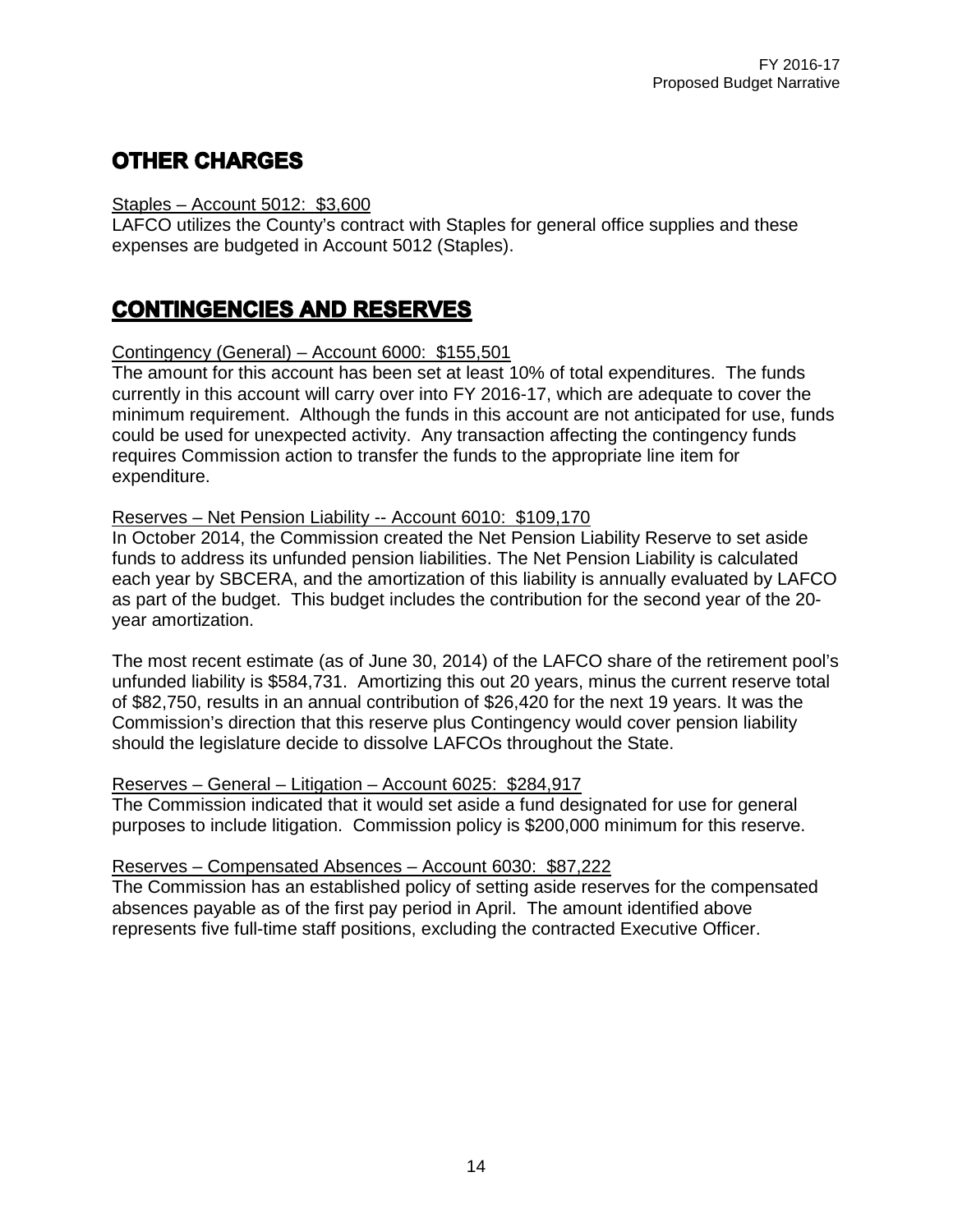### REVENUES

### FY 2015-16

The chart below shows the budgeted (as amended throughout the year) and the estimated year-end balances for the accounts that comprise the Fee categories, accounts that are sensitive to activity levels. By year's end, staff estimates fee revenue receipts \$111,938 above budget amounts. The chart below outlines the Revenue Categories:

| <b>Fee/Deposit Category</b>   | <b>Budget</b> |         |    | <b>Estimated</b><br><b>Year-End</b> |
|-------------------------------|---------------|---------|----|-------------------------------------|
| <b>Individual Notice</b>      | S             | 71,780  | \$ | 55,076                              |
| <b>Legal Services</b>         | \$            | 20,596  | \$ | 22,321                              |
| <b>Protest Hearing</b>        | \$            | O       | \$ | 28,544                              |
| <b>GIMS Fees</b>              | \$            | 2,400   | \$ | 9,430                               |
| <b>Environmental Deposits</b> | \$            | 4,950   | \$ | 9,000                               |
| <b>LAFCO Fees</b>             |               | 165,614 | S  | 262,895                             |
| <b>Total Fee Revenue</b>      |               | 265,340 |    | 387,266                             |

As shown in the chart below, activity for which LAFCO receives fees and deposits is projected to far exceed total expectations. The activity for the year includes the following:

|                                                       |               |     | <b>Through March</b> |
|-------------------------------------------------------|---------------|-----|----------------------|
| <b>Activity</b>                                       | <b>Budget</b> | No. | % of Budget          |
| Proposals                                             |               | 15  | 250%                 |
| Service Contracts - Commission approval               |               |     | $300\%$              |
| Service Contracts - Commission approval for exemption |               |     |                      |
| Service Contracts - Admin (E.O.) approval             |               |     | 75%                  |
| Protest Hearing Deposits                              |               |     | 60%                  |

### FY 2016-17

As noted in other portions of this narrative, FY 2016-17 is anticipated to continue a normal submission count for proposal activity. This is based upon the increasing activity from the past two years as well as information conveyed that most sectors of the local economy have strong predictions for the upcoming year. However, even with this good news staff is retaining a conservative estimate for application filings for the upcoming year.

| <b>Activity</b>                            | FY 2016-17<br><b>BUDGET</b> |
|--------------------------------------------|-----------------------------|
| Proposals                                  | 10                          |
| Service Contracts - Development<br>Related |                             |
| Service Contracts - Admin approval         |                             |
| <b>Protest Hearing Deposits</b>            | 5                           |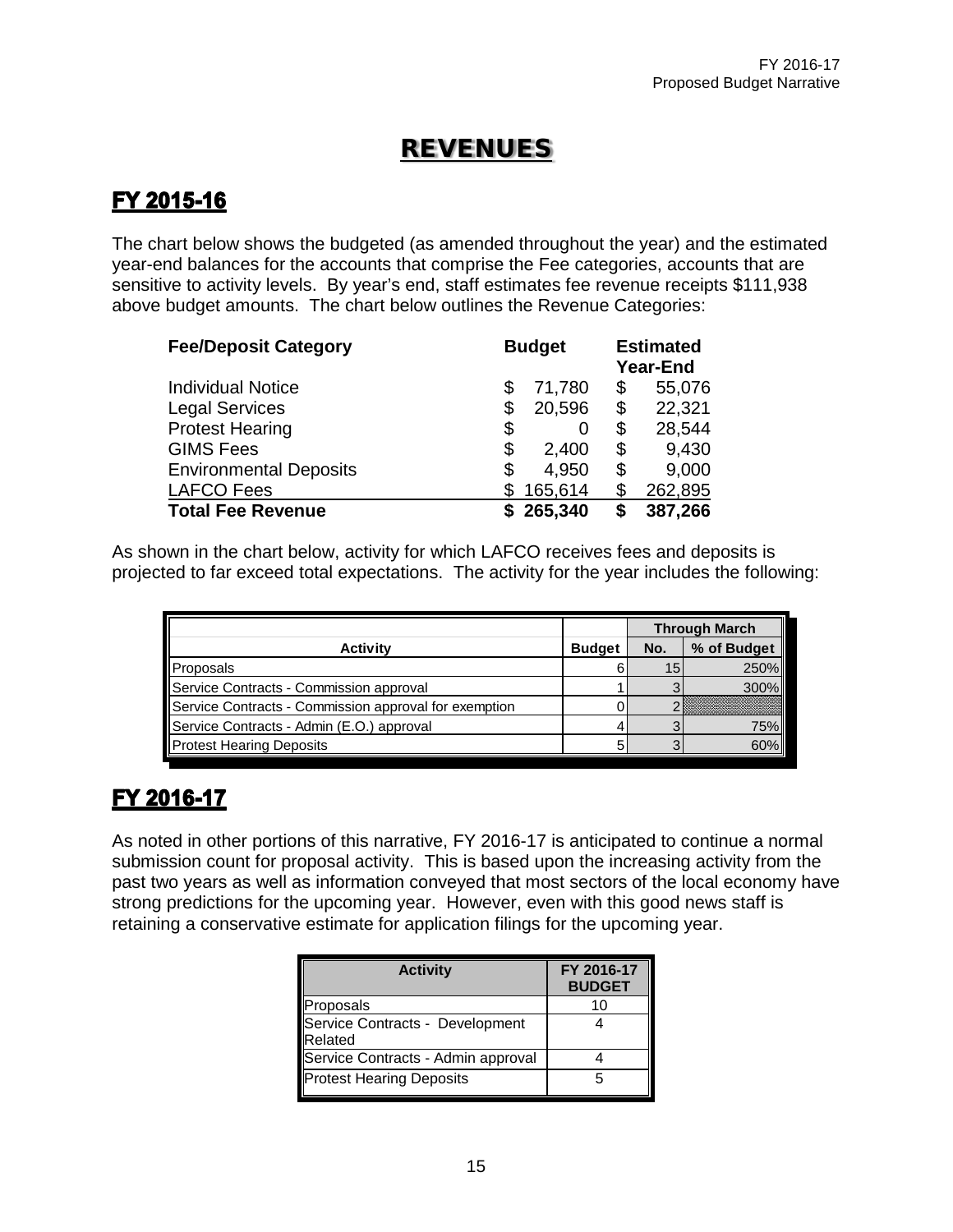Revenues consisting of interest, mandatory apportionment contributions (5% increase from prior year), and fee revenue are estimated to be \$1,139,550. Refunds from Prior Years, Miscellaneous Charges, and Carryover increase revenues to a total of \$1,482,074. Including Reserves from Prior Year adds \$605,865, for a grand total of \$2,087,939.

### **REVENUE FORECAST FOR FISCAL YEAR 2017-18 AND FISCAL YEAR** 2018-19

The forecast included for years two and three of the budget assumes a maintenance of proposal activity and an increase in apportionment of net costs by 2.0% each year. The following chart conservatively maintains proposal activity for the following two years.

| $17-18$ | $18 - 19$ | 19-20 |
|---------|-----------|-------|
|         |           |       |
|         |           |       |
|         |           |       |
|         |           |       |
|         |           |       |

### LINE ITEM REVENUES FOR FISCAL YEAR 2016-17

#### Interest – Account 8500: \$5,250

LAFCO participates in the County's interest pool and is apportioned interest receipts quarterly. Interest earned will be similar to the prior year which remains low due to the lower interest percentage paid.

Mandatory Contribution from Governments (Local Government) – Account 8842: \$926,223 Government Code Section 56381 requires that the net costs for LAFCO be apportioned equally to the County, the Cities, and the Independent Special Districts within the County. The proposed apportionment to the County, Cities, and Independent Special Districts is \$926,223 each. The County Auditor will be required to apportion this amount on July 1, 2016 pursuant to the requirements of law and Commission policies.

The apportionment since FY 2011-12 is shown below:

| 11-12         | $12 - 13$     | $13 - 14$     | 14-15       | 15-16         | 16-17         |
|---------------|---------------|---------------|-------------|---------------|---------------|
| \$933.639     | \$903,000     | \$864.822     | \$864,822   | \$882.117     | \$926,223     |
| 9.7% decrease | 3.3% decrease | 4.2% decrease | No increase | 2.0% increase | 5.0% increase |

Pursuant to Government Code Section 56381(a), the proposed and final budget at a minimum shall be equal to the budget adopted for the previous fiscal year unless the Commission makes certain determinations. As outlined in the Proposed Budget staff report, the continuation of the Contract Executive Officer helps with continuing maintenance of the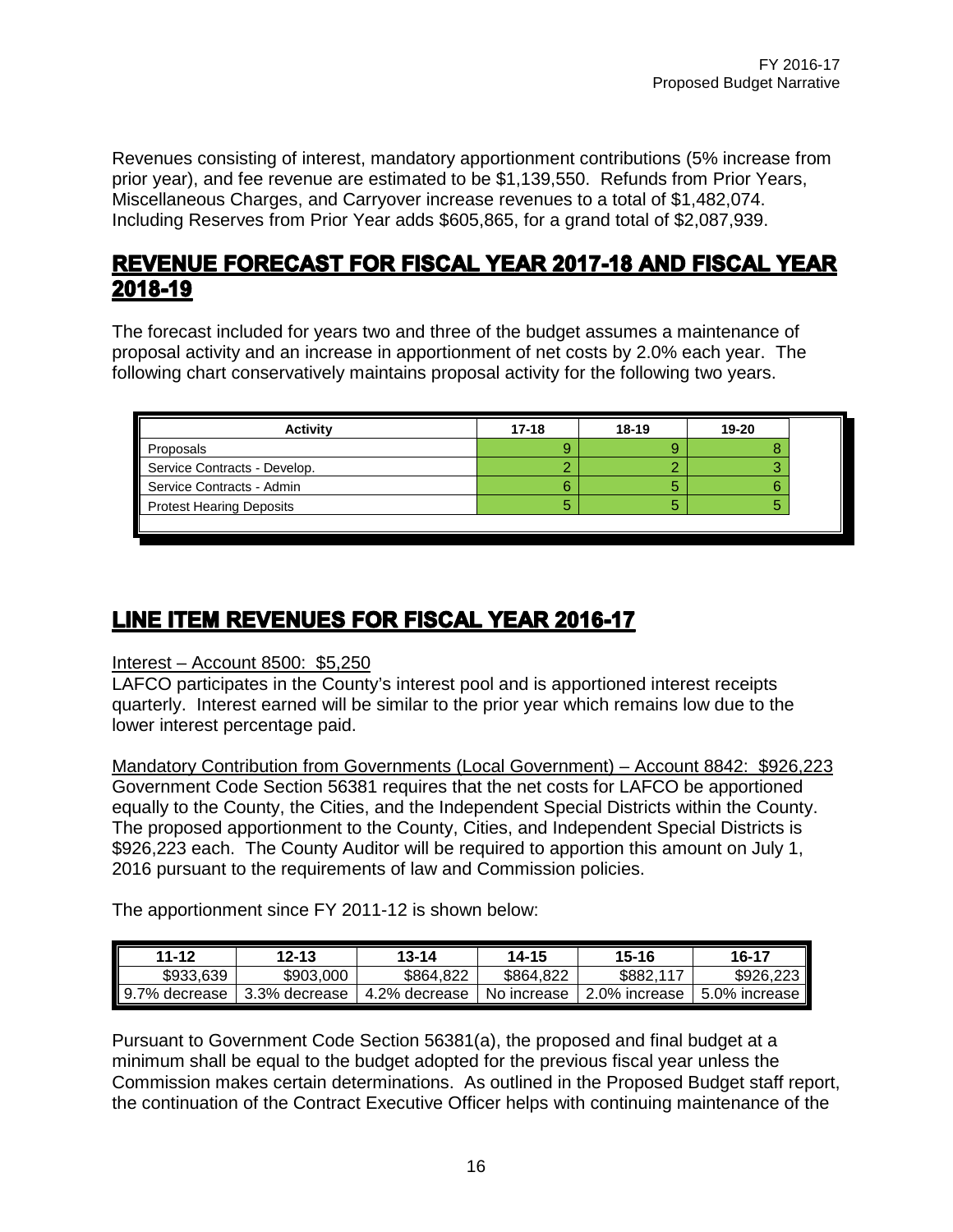lower required apportionment payments. However, this budget includes the relocation of the staff office as well as continuing the contract for supplemental staffing with Robert Aldrich. The apportionment amount identified will be sufficient to cover the costs for the upcoming fiscal year including the maintenance of the Commission required reserves.

### **CURRENT SERVICES/FEES**

Fees and deposits ordinarily involve the appropriate LAFCO filing fee and deposits for the recovery of the Commission's direct costs, for such items as LAFCO Legal Counsel, environmental review, Registrar of Voters costs, individual notification costs, etc.

The LAFCO *Schedule of Fees, Deposits, and Charges* was last increased in 2010. For this budget cycle, staff is proposing increases to the deposit categories and fees for certain reorganization proposals that are complex in nature, such as incorporations and consolidations. There are no proposed changes to the fees for annexations and other routine proposals. Cost recovery for proposals and service contracts is not addressed in the budget due to its speculative nature.

The figures for the categories below are based upon the activity identified above.

#### Individual Notice – Account 9545: \$37,366

This account is for landowner and registered voter notification requirements. This \$700 deposit is applied proposals and development-related service contract less refunds. Should a proposal require individual notice due to the extension of a special tax, then the proponent will be required to submit a deposit for the direct costs to produce and mail the individual notices. An additional \$26,666 has been calculated for the additional individual notices for the Commission hearings.

#### Legal Services – Account 9555: \$15,150

This account is for deposits for legal services which are calculated at \$1,200 for proposals and \$650 for service contracts requiring a hearing.

#### Protest Hearing – Account 9595: \$34,166

The account is for deposits related to the processing of the protest hearing which are calculated at \$1,500 each. Should a proposal require individual notice due to the extension of a special tax, then the proponent will be required to submit a deposit for the direct costs to produce and mail the individual notices. An additional \$26,666 has been calculated for the additional individual notices for the protest hearings.

#### GIMS Fees – Account 9655: \$7,995

This account is for receipt of revenue to recover the costs associated with the County's digital maps for sphere or boundary changes, maintenance and updates. The charge is based upon the acreage of each consideration area.

#### Environmental Deposits – Account 9660: \$9,600

This account is for deposits for environmental review processing are calculated at \$750 for proposals and \$450 for service contracts requiring a hearing.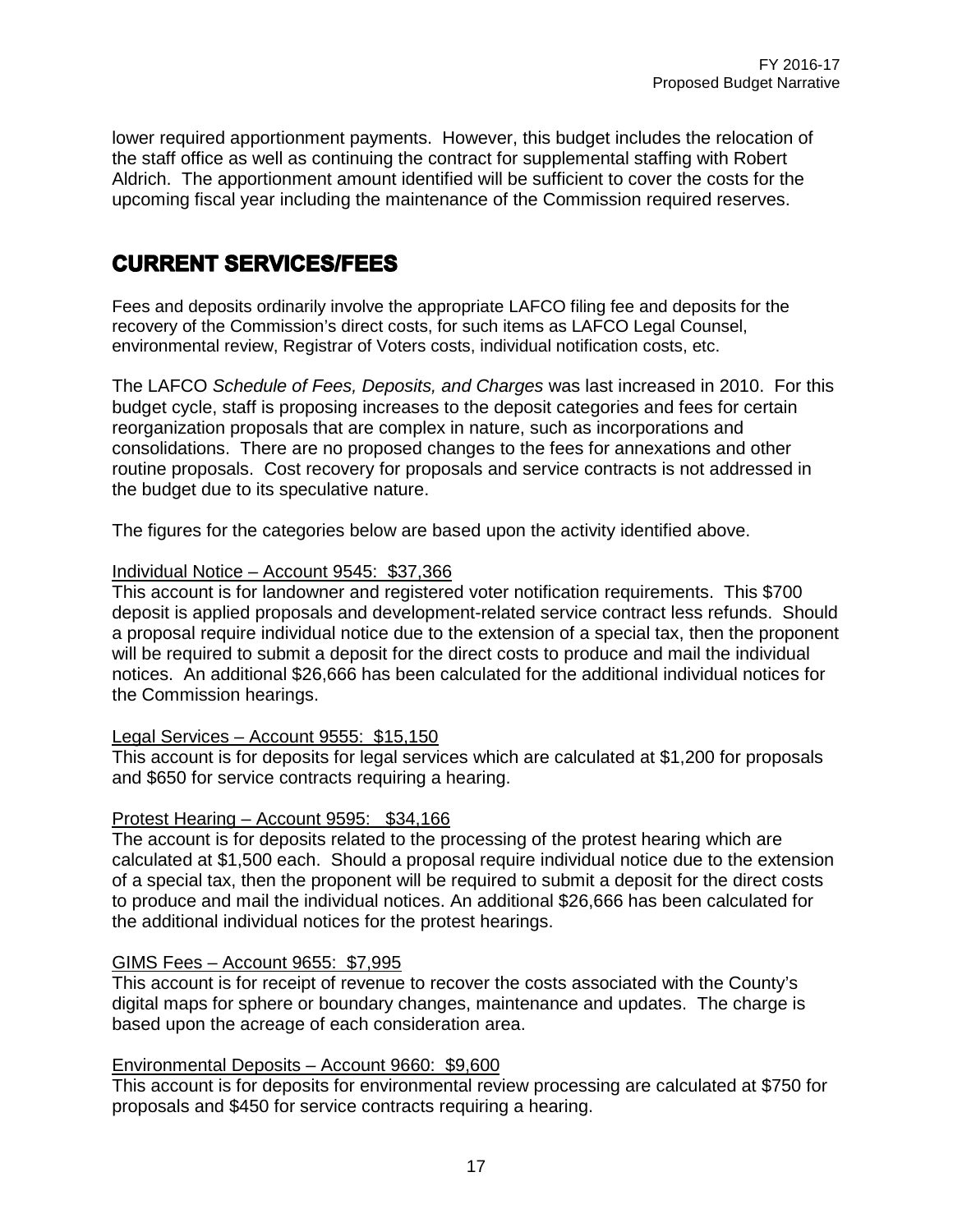#### Other (LAFCO Fees) – Account 9800: \$103,800

Revenues in this account are based on anticipated activity and conservatively calculated at the median annexation filing fee for the activity identified above.

### **OTHER REVENUES**

#### Refunds from Prior Year – Account 9910: (\$1,250)

This account refunds deposits submitted by applicants less costs incurred for activity which carry over from one year to another.

#### Miscellaneous Revenues – Account 9930: \$2,000

This account is for revenues received for duplication of CDs, DVDs, paper copies, and other miscellaneous receipts.

#### Carryover from Prior Year – Account 9970: \$335,761

A total of \$111,150 will carryover as funds tied to open proposals not yet complete. The remainder of \$224,611 is anticipated to carryover from FY 2015-16 to FY 2016-17 as unassigned funds. This amount will be used to balance the budget and lower the apportionment costs to the local governments.

### **RESERVES FROM PRIOR YEAR, as of July 1, 2016 (estimated)**

All of the Commission's reserves are anticipated to carryover from FY 2015-16 to FY 2016- 17 as follows:

| • TOTAL                         | \$605,865 |
|---------------------------------|-----------|
| • Compensated Absences Reserve  | 76,607    |
| • General Reserve - Litigation  | 291,007   |
| • Net Pension Liability Reserve | 82,750    |
| • Contingencies                 | \$155,501 |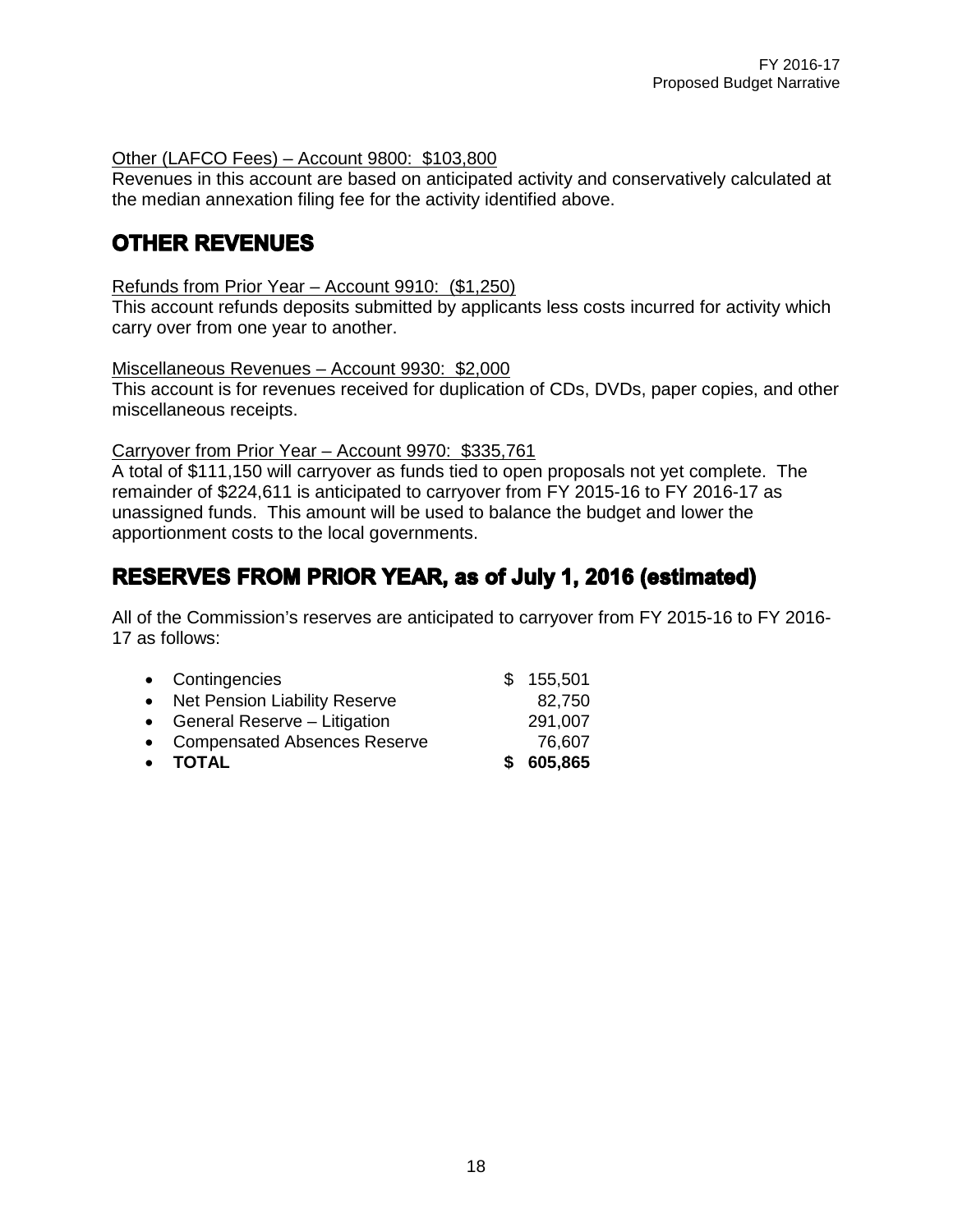### **LAFCO Cost Allocation County of San Bernardino Allocation PY 2016-2017**

|                                               | I I LUIV-LUII    |                                    |  |  |  |
|-----------------------------------------------|------------------|------------------------------------|--|--|--|
|                                               | <b>Amount</b>    | Percentage of<br><b>Total Cost</b> |  |  |  |
| <b>County of San Bernardino</b>               |                  |                                    |  |  |  |
| <b>Total LAFCO Cost</b>                       | \$<br>926,223.00 | 100.00%                            |  |  |  |
| County of San Bernardino Allocation (1/3)*    | \$<br>308,741.00 | 33.33%                             |  |  |  |
| <b>Total San Bernardino County Allocation</b> | 308,741.00       | 33.33%                             |  |  |  |

#### **Note:**

\* Per LAFCO Funding Election, County of San Bernardino pays third of total LAFCO cost.

\* Total LAFCO Apportionment for FY 2016-17 is \$926,223 (by letter dated April 7, 2016)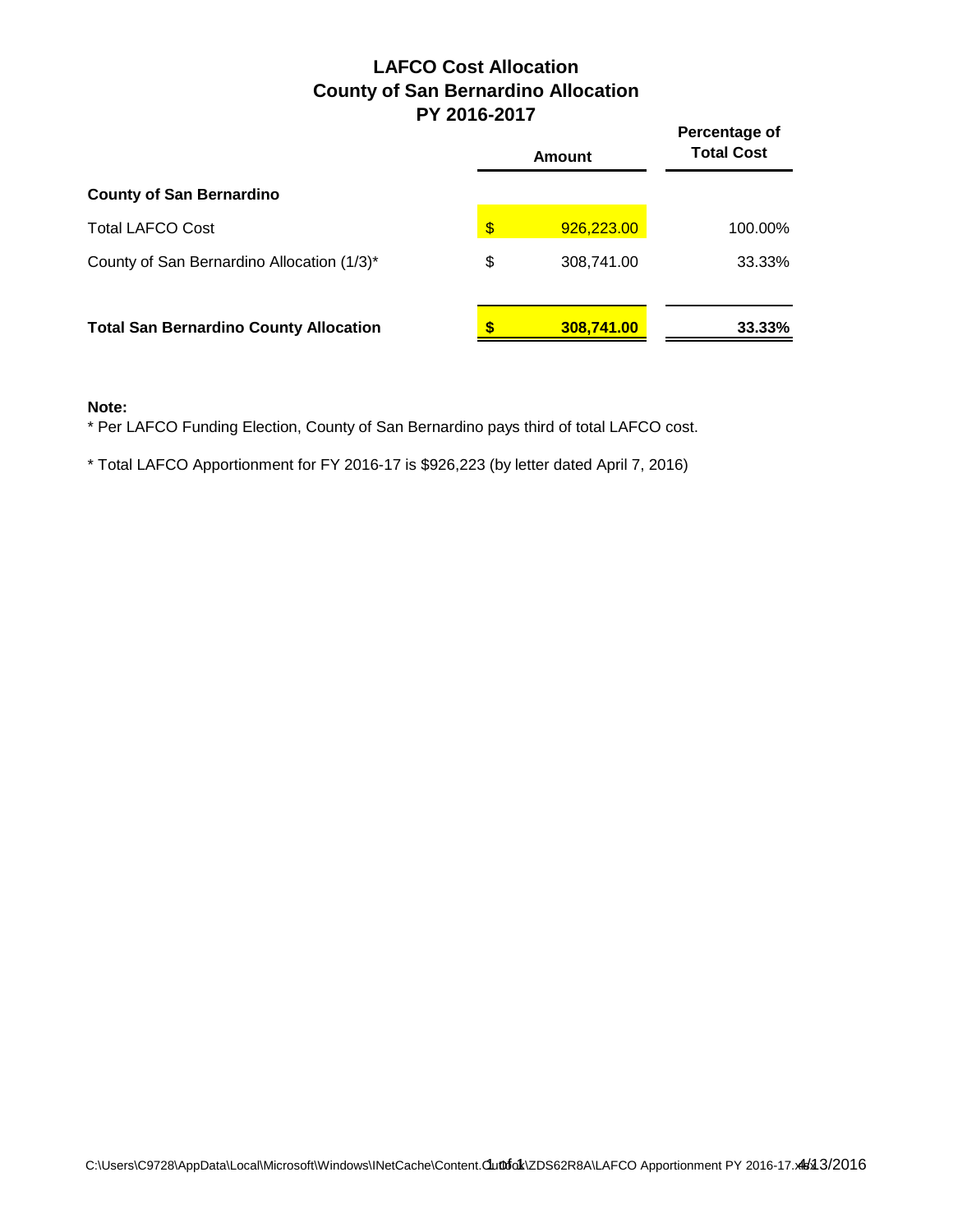#### **LAFCO Cost Allocation Cities Allocation PY 2016-2017**

| <b>Total Revenues</b> |                                   | <b>LAFCO</b>      |           | <b>Allocation</b>      |  |
|-----------------------|-----------------------------------|-------------------|-----------|------------------------|--|
| FY 13-14              |                                   | <b>Allocation</b> |           | Percentage             |  |
|                       |                                   |                   |           |                        |  |
|                       |                                   |                   |           | 0.58%                  |  |
| \$<br>51,780,078.00   |                                   | \$                | 7,156.74  | 2.32%                  |  |
| \$<br>42,074,463.00   | *                                 | \$                | 5,815.29  | 1.88%                  |  |
| \$<br>41,023,704.00   | *                                 | \$                | 5,670.06  | 1.84%                  |  |
| \$<br>125,954,502.00  |                                   | \$                | 17,408.70 | 5.64%                  |  |
| \$<br>102,278,052.00  |                                   | \$                | 14,136.28 | 4.58%                  |  |
| \$<br>129,634,830.00  |                                   | \$                | 17,917.37 | 5.80%                  |  |
| \$<br>182,748,315.00  |                                   | \$                | 25,258.41 | 8.18%                  |  |
| \$<br>9,041,850.00    |                                   | \$                | 1,249.71  | 0.40%                  |  |
| \$<br>81,828,393.00   |                                   | \$                | 11,309.85 | 3.66%                  |  |
| \$<br>30,396,811.00   |                                   | \$                | 4,201.27  | 1.36%                  |  |
| \$<br>30,522,029.00   |                                   | \$                | 4,218.58  | 1.37%                  |  |
| \$<br>34,562,098.00   |                                   | \$                | 4,776.97  | 1.55%                  |  |
| \$<br>5,498,846.00    |                                   | \$                | 760.02    | 0.25%                  |  |
| \$<br>402,537,092.00  |                                   | \$                | 55,636.35 | 18.02%                 |  |
| \$                    |                                   | \$                | 22,840.21 | 7.40%                  |  |
| \$<br>132,656,323.00  |                                   | \$                | 18,334.99 | 5.94%                  |  |
| \$<br>117,126,425.00  |                                   | \$                | 16,188.54 | 5.24%                  |  |
| \$<br>256,171,977.00  |                                   | \$                | 35,406.60 | 11.47%                 |  |
| \$<br>10,417,262.00   |                                   | \$                | 1,439.81  | 0.47%                  |  |
| \$<br>85,967,506.00   |                                   | \$                | 11,881.93 | 3.85%                  |  |
| \$<br>137,642,658.00  |                                   | \$                | 19,024.17 | 6.16%                  |  |
| \$<br>30,698,727.00   |                                   | \$                | 4,243.00  | 1.37%                  |  |
| \$<br>14,924,885.00   |                                   | \$                | 2,062.83  | 0.67%                  |  |
|                       |                                   |                   |           | 100.00%                |  |
| \$<br>\$              | 13,047,272.00<br>2,233,786,400.00 | 165,252,302.00 *  | \$<br>\$  | 1,803.32<br>308,741.00 |  |

Allocation is based on Cities revenues extracted from Fiscal Year 2013-14 tables published on the State Controller's website (www.sco.ca.gov). Fiscal Year 2014-15 was not available as of March 23, 2016.

\* Cities with subsidiary districts. Subsidiary districts are excluded from the special district distribution

and revenue added to the City (confirmed for FY 2016-17 by email dated March 23, 2016)

- Barstow Fire Protection District (City of Barstow)
- Big Bear Lake Fire Protection District (City of Big Bear Lake)
- Fontana Fire Protection District (City of Fontana)
- Hesperia County Water District (City of Hesperia)
- Hesperia Fire Protection District (City of Hesperia)
- Rancho Cucamonga Fire Protection District (City of Rancho Cucamonga)
- Victorville Water District (City of Victorville)